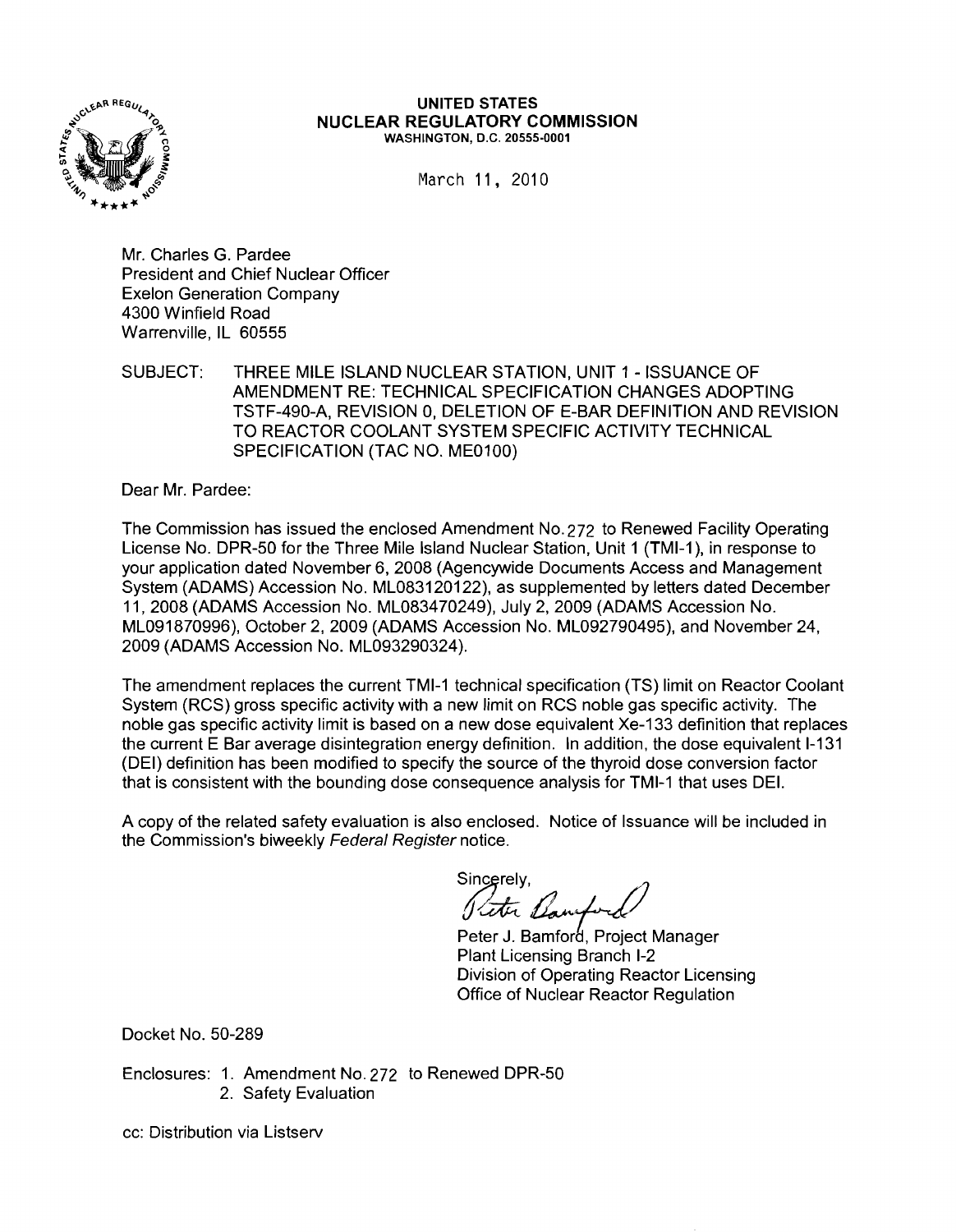

### **UNITED STATES NUCLEAR REGULATORY COMMISSION** WASHINGTON, D.C. 20555-0001

# EXELON GENERATION COMPANY, LLC

# DOCKET NO. 50-289

# THREE MILE ISLAND NUCLEAR STATION, UNIT NO.1

# AMENDMENT TO RENEWED FACILITY OPERATING LICENSE

Amendment No. 272 Renewed License No. DPR-50

- 1. The Nuclear Requiatory Commission (the Commission or NRC) has found that:
	- A. The application for amendment by Exelon Generation Company, LLC (the licensee, formerly AmerGen Energy Company, LLC), dated November 6, 2008, as supplemented by letters dated December 11, 2008, July 2, 2009, October 2, 2009, and November 24, 2009, complies with the standards and requirements of the Atomic Energy Act of 1954, as amended (the Act), and the Commission's rules and regulations set forth in 10 CFR Chapter I;
	- B. The facility will operate in conformity with the application, the provisions of the Act, and the rules and regulations of the Commission;
	- C. There is reasonable assurance: (i) that the activities authorized by this amendment can be conducted without endangering the health and safety of the public, and (ii) that such activities will be conducted in compliance with the Commission's regulations;
	- D. The issuance of this amendment will not be inimical to the common defense and security or to the health and safety of the public; and
	- E. The issuance of this amendment is in accordance with 10 CFR Part 51 of the Commission's regulations and all applicable requirements have been satisfied.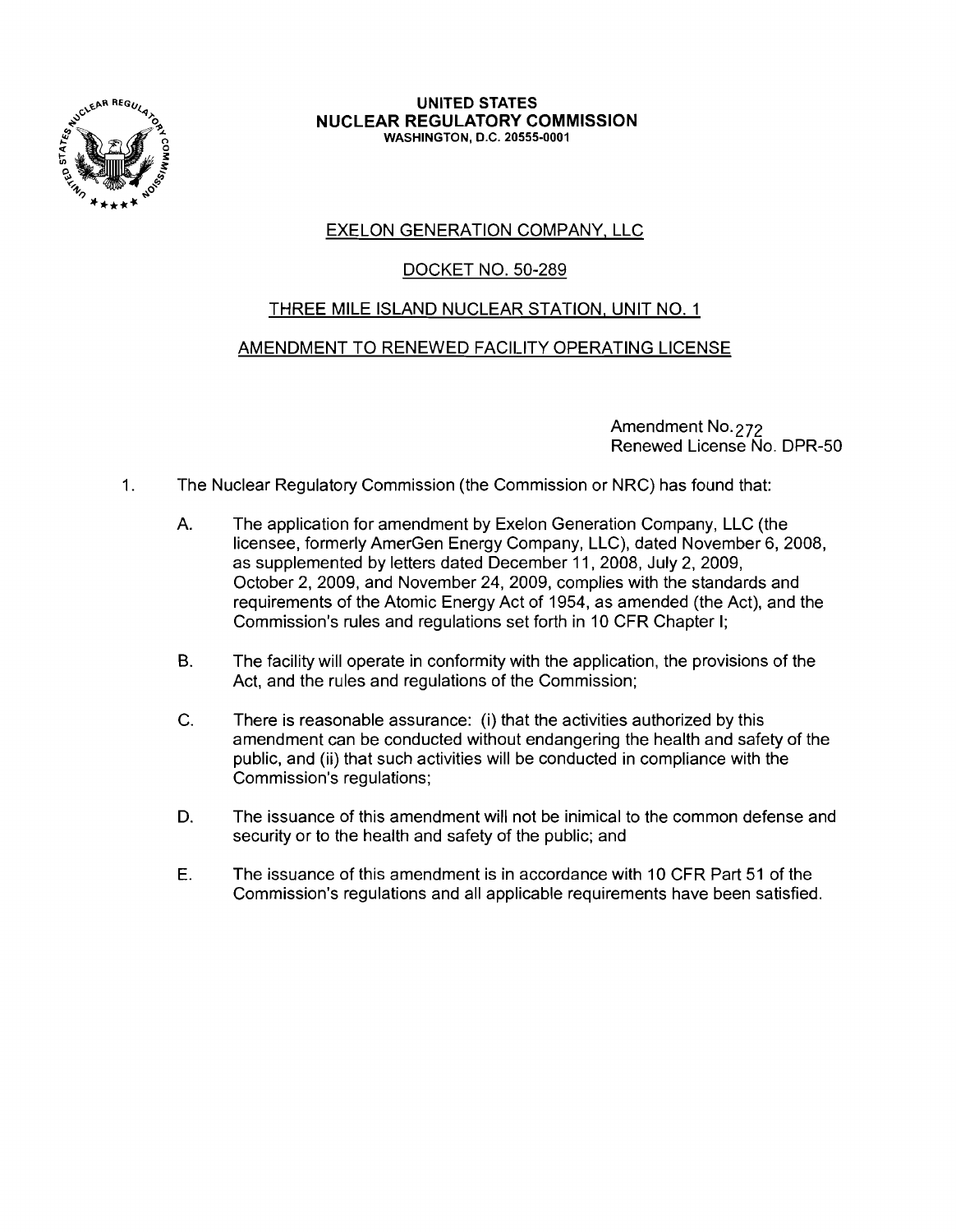- 2. Accordingly, the license is amended by changes to the Technical Specifications as indicated in the attachment to this license amendment, and paragraph 2.c.(2) of Renewed Facility Operating License No. DPR-50 is hereby amended to read as follows:
	- (2) Technical Specifications

The Technical Specifications contained in Appendix A, as revised through Amendment No272, are hereby incorporated in the license. The Exelon Generation Company shall operate the facility in accordance with the Technical Specifications.

3. This license amendment is effective immediately and shall be implemented within 60 days.

FOR THE NUCLEAR REGULATORY COMMISSION

 $^{\prime}/\mathcal{L}$ 

Harold K. Chernoff, Chief Plant Licensing Branch 1-2 Division of Operating Reactor Licensing Office of Nuclear Reactor Regulation

Attachment: Changes to the License and Technical Specifications

Date of Issuance: March 11, 2010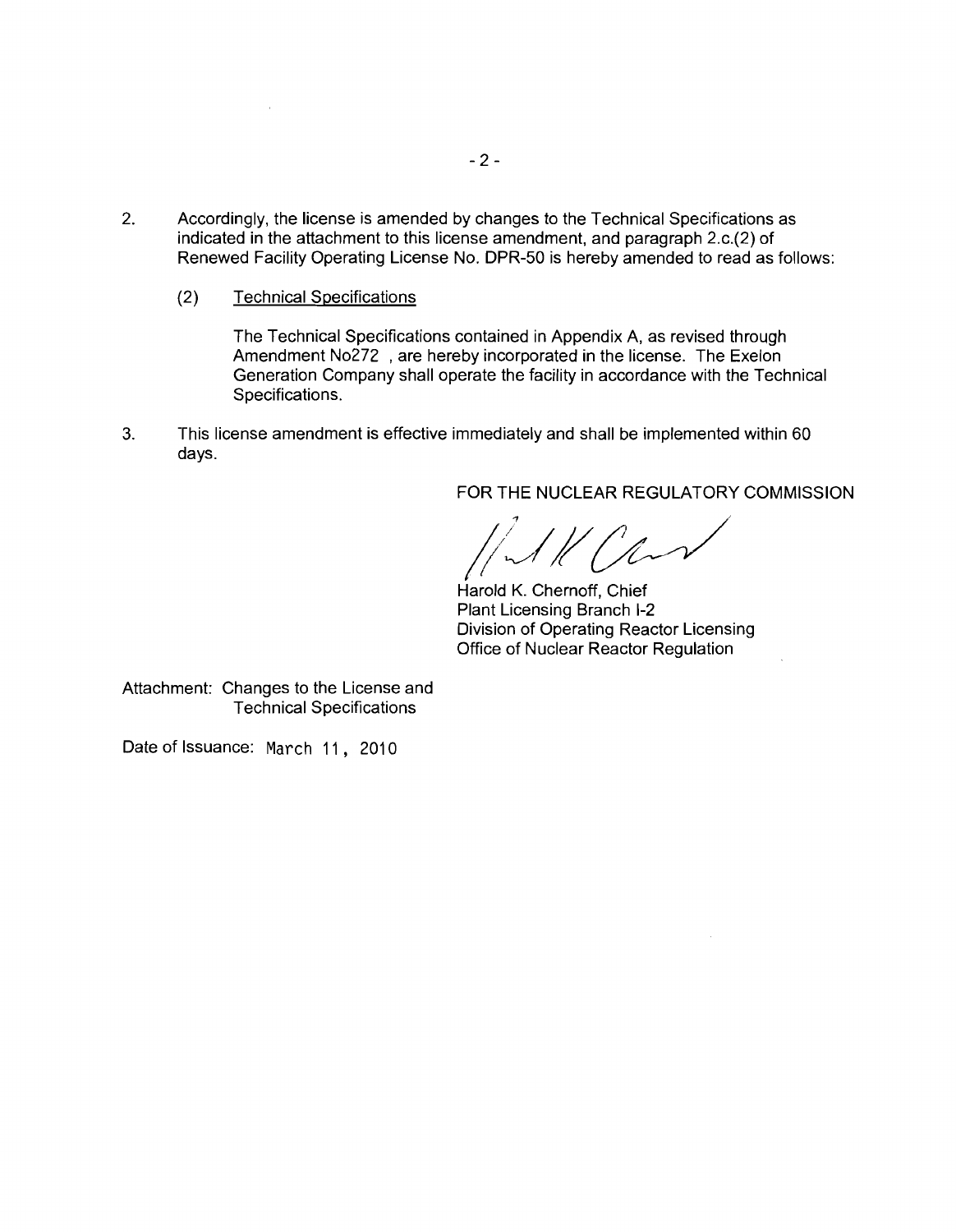## ATTACHMENT TO LICENSE AMENDMENT NO. 272

## RENEWED FACILITY OPERATING LICENSE NO. DPR-50

## DOCKET NO. 50-289

Replace the following page of the Renewed Facility Operating License with the revised page. The revised page is identified by amendment number and contains marginal lines indicating the areas of change.

| Remove | Insert |
|--------|--------|
| Page 4 | Page 4 |

Replace the following pages of the Appendix A Technical Specifications with the attached revised pages. The revised pages are identified by amendment number and contain marginal lines indicating the areas of change.

| Remove | Insert  |  |  |
|--------|---------|--|--|
| vii    | vii     |  |  |
| 1-6    | $1 - 6$ |  |  |
| 1-8    | 1-8     |  |  |
| 3-8    | $3 - 8$ |  |  |
| 4-9    | 4-9     |  |  |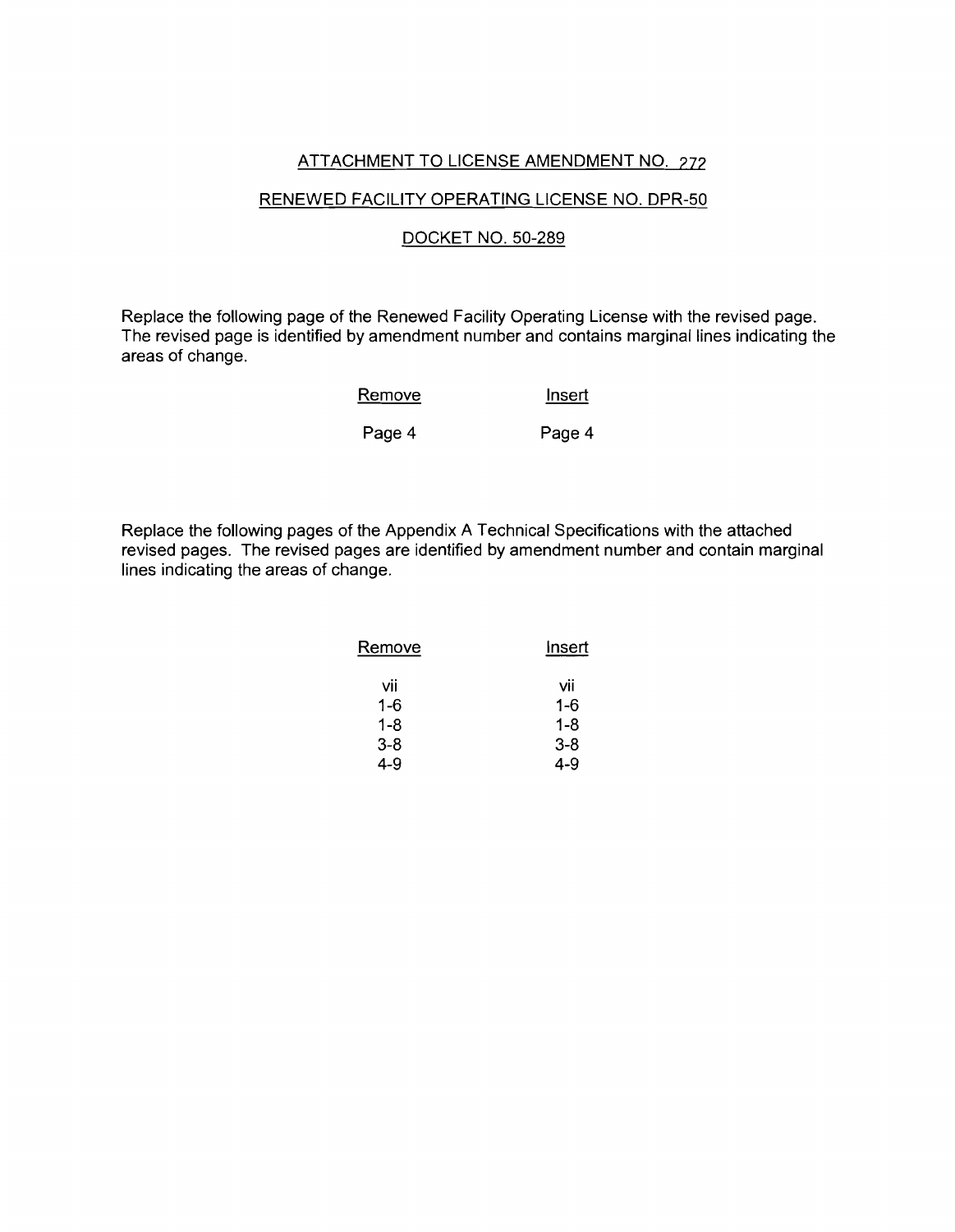The Technical Specifications contained in Appendix A, as revised through Amendment N0272 are hereby incorporated in the license. The Exelon Generation Company shall operate the facility in accordance with the Technical. Specifications.

# (3) Physical Protection

Exelon Generation Company shall fully implement and maintain in effect all provisions of the Commission-approved physical security, training and qualification, and safeguards contingency plans including amendments made pursuant to provisions of the Miscellaneous Amendments and Search Requirements revisions to 10 CFR 73.55 (51 FR 27817 and 27822), and the authority of 10 CFR 50.90 and 10 CFR 50.54(p). The combined set of plans<sup>1</sup>, submitted by letter dated May 17, 2006, is entitled: "Three Mile Island Nuclear Station Security Plan, Training and Qualification Plan, and Safeguards Contingency Plan, Revision 3." The set contains Safeguards Information protected under 10 CFR 73.21.

(4) Fire Protection

Exelon Generation Company shall implement and maintain in effect all provisions of the Fire Protection Program as described in the Updated FSAR for TMI-1.

Changes may be made to the Fire Protection Program without prior approval by the Commission only if those changes would not adversely affect the ability to achieve and maintain safe shutdown in the event of a fire. Temporary changes to specific fire protection features which may be necessary to accomplish maintenance or modifications are acceptable provided that interim compensate measures are implemented.

- (5) The licensee shall implement a secondary water chemistry monitoring program to inhibit steam generator tube degradation. This program shall include:
	- a. Identification of a sampling schedule for the critical parameters and control points for these parameters;
	- b. Identification of the procedures used to measure the values of the critical parameters;
	- c. Identification of process sampling points;
	- d. Procedure for the recording and management of data;

Renewed Operating License No. DPR-50 Amendment NO.272

<sup>&</sup>lt;sup>1</sup> The Training and Qualification Plan and Safeguards Contingency Plan are Appendices to the Security Plan.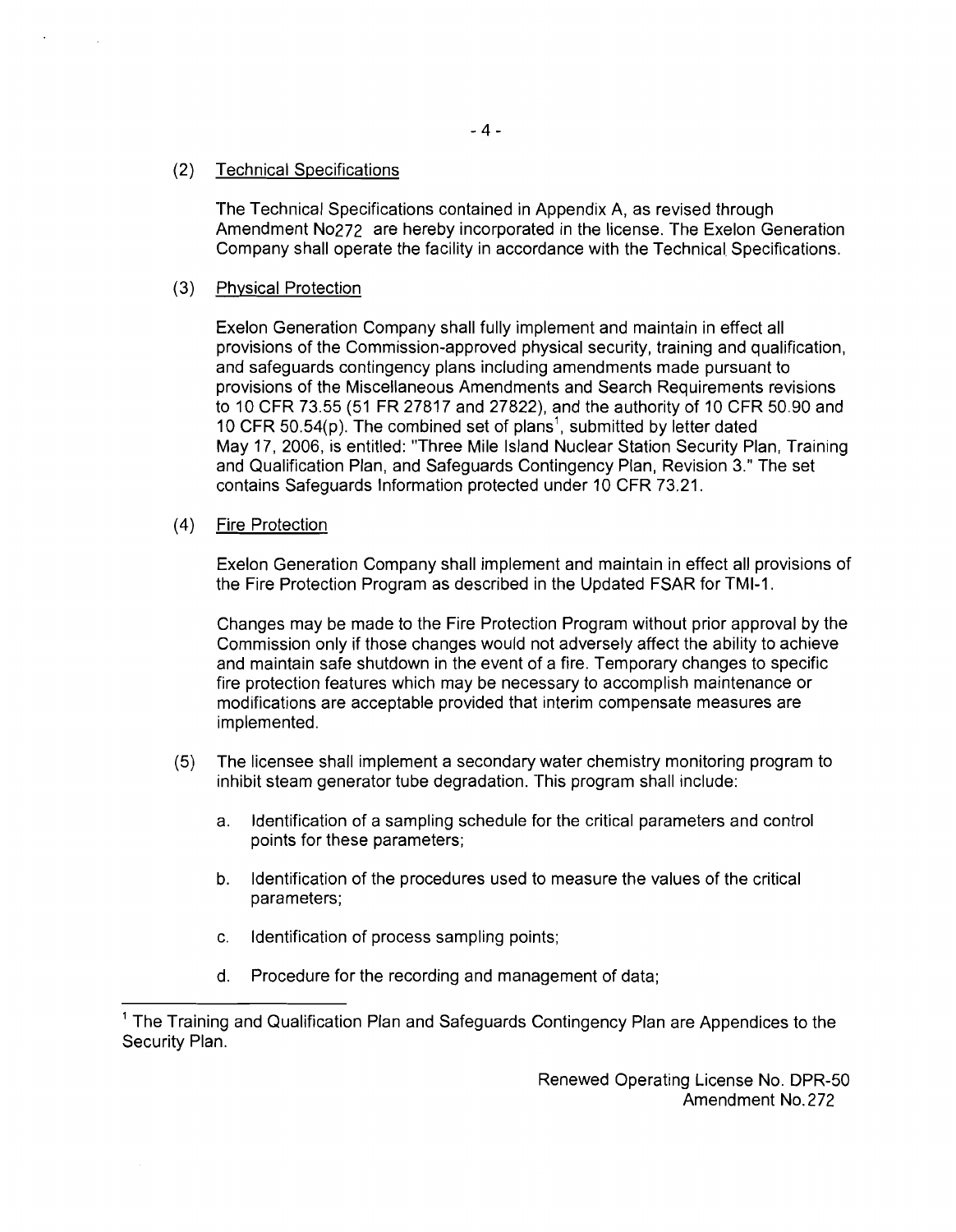# LIST OF FIGURES

 $\sim$ 

 $\mathcal{L}^{\text{max}}_{\text{max}}$ 

| <b>FIGURE</b>                    | <b>TITLE</b>                                                                            | <b>PAGE</b> |
|----------------------------------|-----------------------------------------------------------------------------------------|-------------|
| $2.1 - 1$                        | Core Protection Safety Limit TMI-1                                                      | $2-4a$      |
| $2.1 - 2$                        | <b>DELETED</b>                                                                          |             |
| $2.1 - 3$                        | Core Protection Safety Bases TMI-1                                                      | $2-4c$      |
| $2.3 - 1$                        | TMI-1 Protection System Maximum Allowable Setpoints                                     | $2 - 11$    |
| $2.3 - 2$                        | <b>DELETED</b>                                                                          |             |
| $3.1 - 1$                        | Reactor Coolant System Heatup/Cooldown Limitations<br>(Applicable thru 29 EFPY)         | $3-5a$      |
| $3.1 - 2$                        | Reactor Coolant Inservice Leak and Hydrostatic Test<br>(Applicable thru 29 EFPY)        | $3-5b$      |
| $3.1 - 2a$                       | <b>DELETED</b>                                                                          |             |
| $3.1 - 3$                        | <b>DELETED</b>                                                                          |             |
| $3.3 - 1$                        | Makeup Tank Pressure vs Level Limits                                                    | $3-24a$     |
| $3.5 - 2A$<br>thru<br>$3.5 - 2M$ | <b>DELETED</b>                                                                          |             |
| $3.5 - 1$                        | Incore Instrumentation Specification Axial Imbalance Indication                         | $3-39a$     |
| $3.5 - 2$                        | Incore Instrumentation Specification Radial Flux Tilt Indication                        | $3 - 39b$   |
| $3.5 - 3$                        | Incore Instrumentation Specification                                                    | $3-39c$     |
| $3.11 - 1$                       | Transfer Path to and from Cask Loading Pit                                              | $3-56b$     |
| $4.17 - 1$                       | Snubber Functional Test - Sample Plan 2                                                 | $4 - 67$    |
| $5 - 1$                          | Extended Plot Plan TMI                                                                  | N/A         |
| $5 - 2$                          | Site Topography 5 Mile Radius                                                           | N/A         |
| $5 - 3$                          | Gaseous Effluent Release Points and Liquid Effluent Outfall Locations                   | N/A         |
| $5 - 4$                          | Minimum Burnup Requirements for Fuel in Region II of the Pool A<br><b>Storage Racks</b> | $5-7a$      |
| $5 - 5$                          | Minimum Burnup Requirements for Fuel in the Pool "B" Storage Racks                      | $5-7b$      |

 $\overline{\phantom{a}}$ 

Amendment Nos. 11, 17, 29, 39, 45, 50, 59, 72, 106, 109, 120, 126, 134, 142, 150, 164, 167, 16g,lg4,211,227,234, 272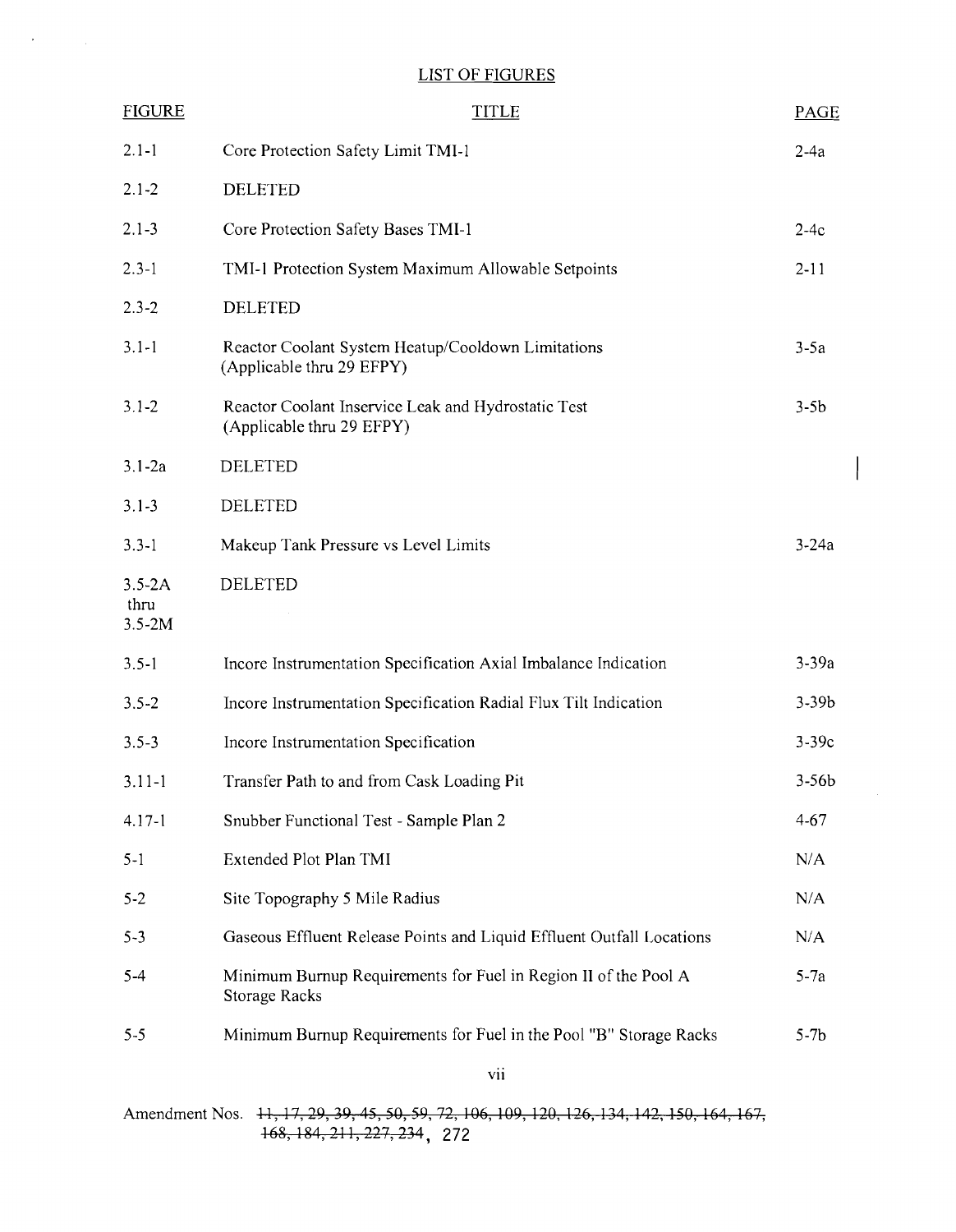- 1.9 DELETED
- 1.10 DELETED
- 1.11 DELETED

### 1.12 DOSE EQUIVALENT 1-131

DOSE EQUIVALENT 1-131 shall be that concentration of 1-131 (microcuries per gram) that alone would produce the same thyroid dose when inhaled as the combined activities of iodine isotopes 1-131, 1-132, 1-133, 1-134, and 1-135 actually present. The determination of DOSE EQUIVALENT 1-131 shall be performed using thyroid dose conversion factors from Table 2.1 of EPA Federal Guidance Report No. 11, 1988, "Limiting Values of Radionuclide Intake and Air Concentration and Dose Conversion Factors for Inhalation, Submersion, and Ingestion."

### 1.13 SOURCE CHECK

A SOURCE CHECK shall be the qualitative assessment of channel response when the channel sensor is exposed to a radioactive source.

### 1.14 DELETED .

### 1.15 OFFSITE DOSE CALCULATION MANUAL (ODCM)

The OFFSITE DOSE CALCULATION MANUAL (ODCM) shall contain the methodology and parameters used in the calculation of offsite doses resulting from radioactive gaseous and liquid effluent, in the calculation of gaseous and liquid effluent monitoring Alarm/Trip Setpoints, and in the conduct of the Radiological Environmental Monitoring Program. The ODCM shall also contain (1) the Radioactive Effluent Controls and Radiological Environmental Monitoring Programs required by Section 6.8.4 and (2) descriptions of the information that should be included in the Annual Radiological Environmental Operating and Annual Radioactive Effluent Release Reports required by<br>Specifications 6.9.3 and 6.9.4.

### 1.16 PROCESS CONTROL PROGRAM (PCP)

The PROCESS CONTROL PROGRAM (PCP) shall contain the current formulas, sampling, analyses, test, and determinations to be made to ensure that processing and packaging of solid radioactive wastes based on demonstrated processing of actual or simulated wet solid wastes will be accomplished in such a way as to assure compliance with 10 CFR Parts 20, 61, and 71, State regulations, burial ground requirements, and other requirements governing the disposal of solid radioactive waste.

#### 1.17 GASEOUS RADWASTE TREATMENT

The GASEOUS RADWASTE TREATMENT SYSTEM is the system designed and installed to reduce radioactive gaseous effluent by collecting primary coolant system off gases from the primary system and providing for delay or holdup for the purpose of reducing the total radioactivity prior to release to the environment.

Amendment No. <del>72, 137, 173, 197</del> 272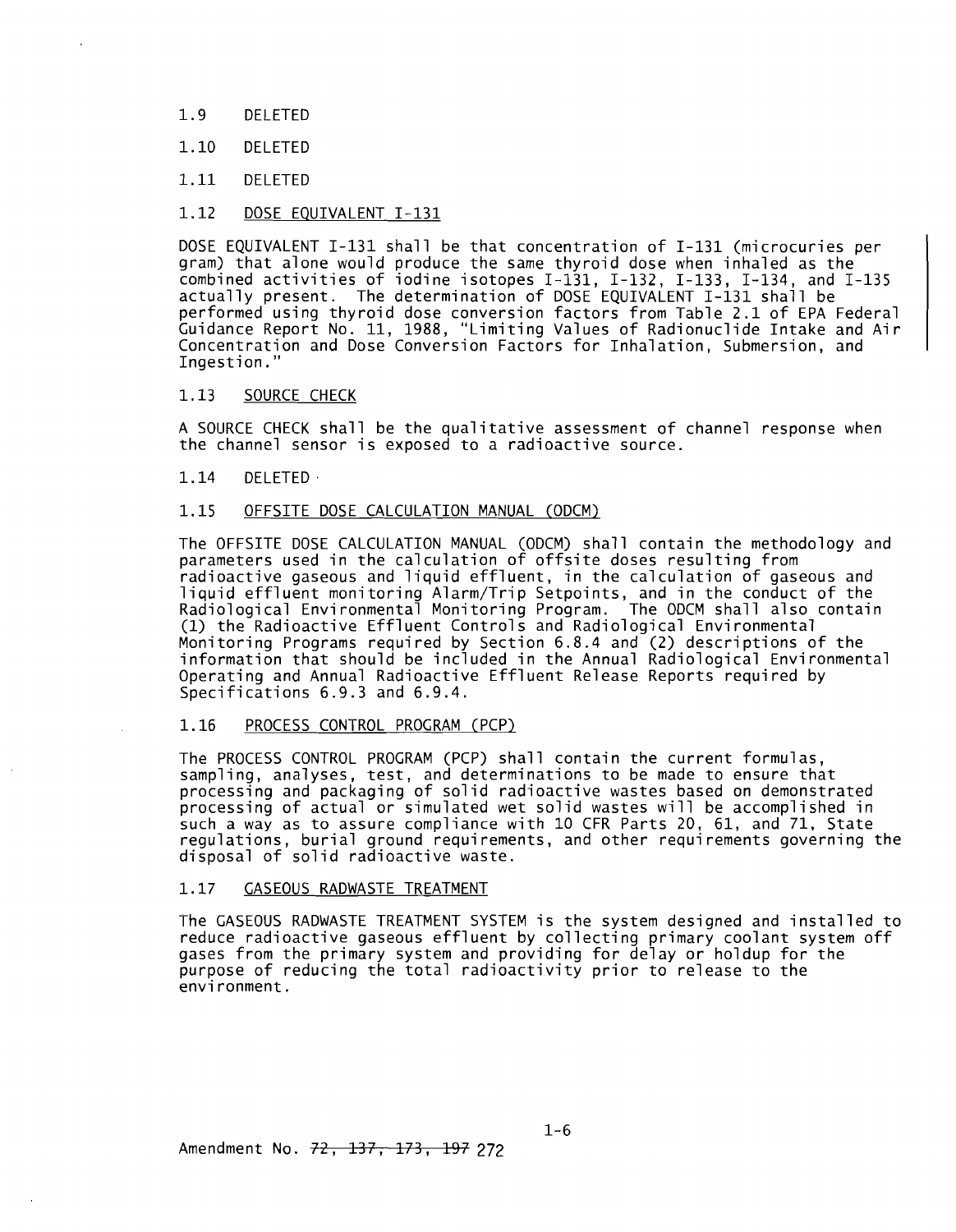## 1.24 CORE OPERATING LIMITS REPORT

The CORE OPERATING LIMITS REPORT is a TMI-I specific document that provides core operating limits for the current operating reload cycle. These cycle-specific core operating limits shall be determined for each reload cycle in accordance with Specification 6.9.5. Plant operation within these operating limits is addressed in individual specifications.

### 1.25 FREQUENCY NOTATION

The FREQUENCY NOTATION specified for the performance of Surveillance Requirements shall correspond to the intervals defined in Table 1.2. All Surveillance Requirements shall be performed within the specified time interval with a maximum allowable extension not to exceed 25% of the surveillance interval. The 25% extension applies to all frequency intervals with the exception of "F." No extension is allowed for intervals designated "F."

#### TABLE 1.2

#### FREQUENCY NOTATION

| NOTATION | <b>FREQUENCY</b>                                                         |
|----------|--------------------------------------------------------------------------|
| S        | Shiftly (once per 12 hours)                                              |
| D        | Daily (once per 24 hours)                                                |
| W        | Weekly (once per 7 days)                                                 |
| M        | Monthly (once per 31 days)                                               |
| Q        | Quarterly (once per 92 days)                                             |
| S/A      | Semi-Annually (once per 184 days)                                        |
| R        | Refueling Interval (once per 24 months)                                  |
| P S/U    | Prior to each reactor startup, if not done during<br>the previous 7 days |
| P S/A    | Within $s$ ix $(6)$ months prior to each reactor<br>startup              |
| P        | Completed prior to each release                                          |
| N/A (NA) | Not applicable                                                           |
| Ε        | Once per 18 months                                                       |
| F        | Not to exceed 24 months                                                  |
|          |                                                                          |

### 1.26 DOSE EQUIVALENT Xe-133

Dose Equivalent Xe-133 shall be that concentration of Xe-133 (microcuries per gram) that alone would produce the same acute dose to the whole body as the combined activities of noble gas nuclides Kr-85m, Kr-85, Kr-87, Kr-88, Xe-131m, Xe-133m, Xe-133, Xe-135m, Xe-135, and Xe-138 actually present. If a specific noble gas nuclide is not detected, it should be assumed to be present at the minimum detectable activity. The determination of DOSE EQUIVALENT Xe-133 shall be performed using effective dose conversion factors for air submersion listed in Table III.1 of EPA Federal Guidance Report No. 12.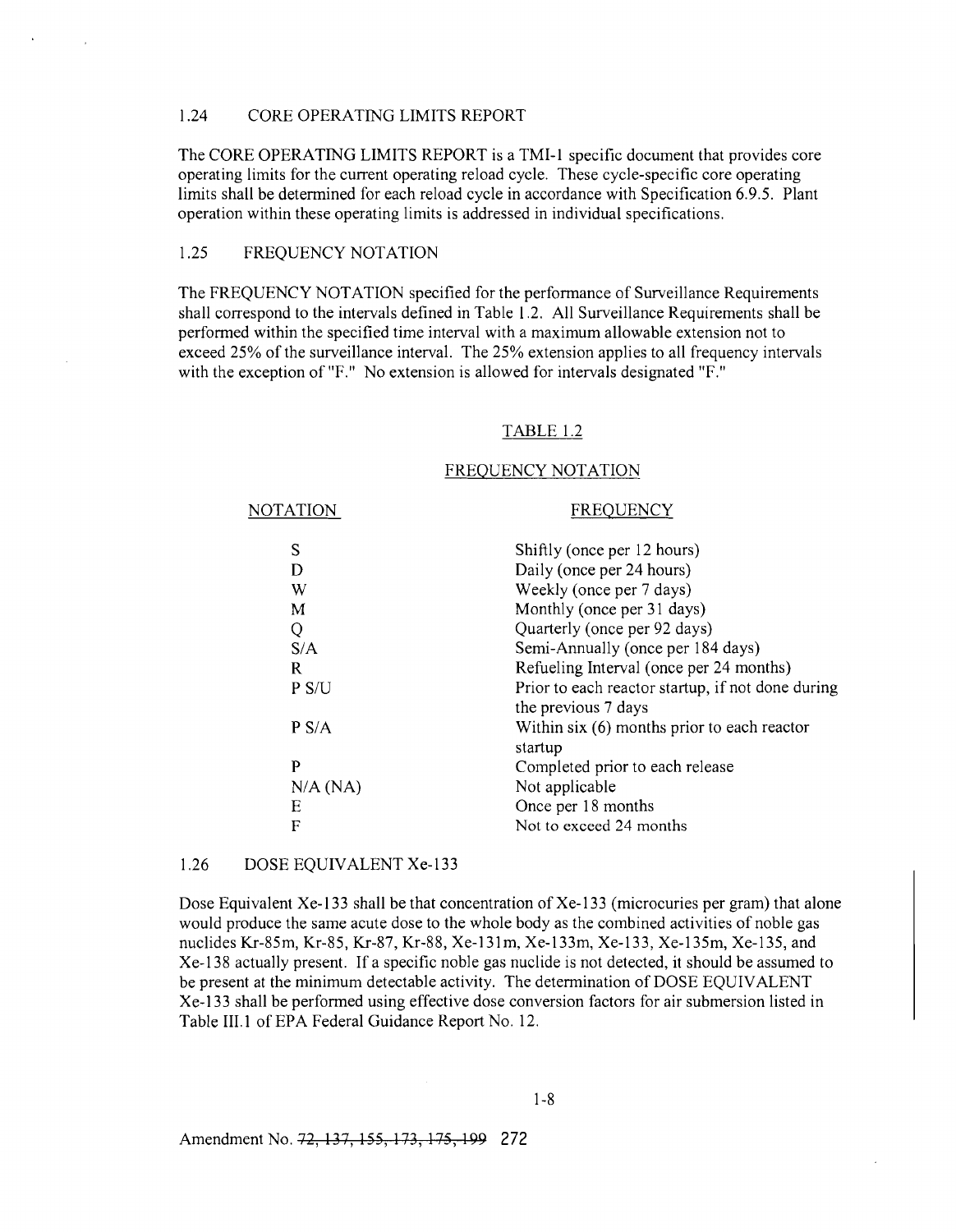## 3.1.4 REACTOR COOLANT SYSTEM (RCS) ACTIVITY

## 3.1.4.1 LIMITING CONDITION FOR OPERATION

RCS DOSE EQUIVALENT 1-131 and DOSE EQUIVALENT Xe-133 specific activity shall be limited to:

- a. Less than or equal to 0.35 microcuries/gram DOSE EQUIVALENT I-131, and
- b. Less than or equal to 797 microcuries/gram DOSE EQUIVALENT Xe-133.

## 3.1.4.2 APPLICABILITY: At all times except REFUELING SHUTDOWN and COLD SHUTDOWN.

## 3.1.4.3 ACTION:

MODES: At all times except REFUELING SHUTDOWN and COLD SHUTDOWN

- a.1 With DOSE EQUIVALENT I-131 not within limit, perform the sampling and analysis requirements of Table 4.1.3 until the RCS DOSE EQUIVALENT 1-131 is restored to within limit, AND
- a.2 Verify that DOSE EQUIVALENT 1-131 is less than or equal to 60 microcuries/gram, AND
- a.3 Restore DOSE EQUIVALENT 1-131 to within limit within 48 hours.
- a.4 If the requirements of a.1, a.2 or a.3 cannot be met, be in at least HOT SHUTDOWN within 6 hours and in COLD SHUTDOWN within 36 hours.
- b.1 With DOSE EQUIVALENT Xe-133 not within limit, restore DOSE EQUIVALENT Xe-133 to within limit within 48 hours.
- b.2 If the requirements of b.1 cannot be met, be in at least HOT SHUTDOWN within 6 hours and in COLD SHUTDOWN within 36 hours.

## Bases

# LCO

The iodine specific activity in the reactor coolant is limited to 0.35  $\mu$ Ci/gm DOSE EQUIVALENT I-131, and the noble gas specific activity in the reactor coolant is limited to 797  $\mu$ Ci/gm DOSE EQUIVALENT Xe-133. The limits on specific activity ensure that offsite and control room doses will meet the appropriate IOCFR100.11 (Ref. 1) and 10CFR50 Appendix A GDCl9 (Ref. 5) acceptance criteria.

The SLB and SGTR accident analyses (Refs. 3 and 4) show that the calculated doses are within acceptable limits. Violation of the LCO may result in reactor coolant radioactivity levels that could, in the event of a SLB or SGTR, lead to doses that exceed the 10CFR100.11 (Ref. I) and 10CFR50 Appendix A GDC19 (Ref. 5) acceptance criteria.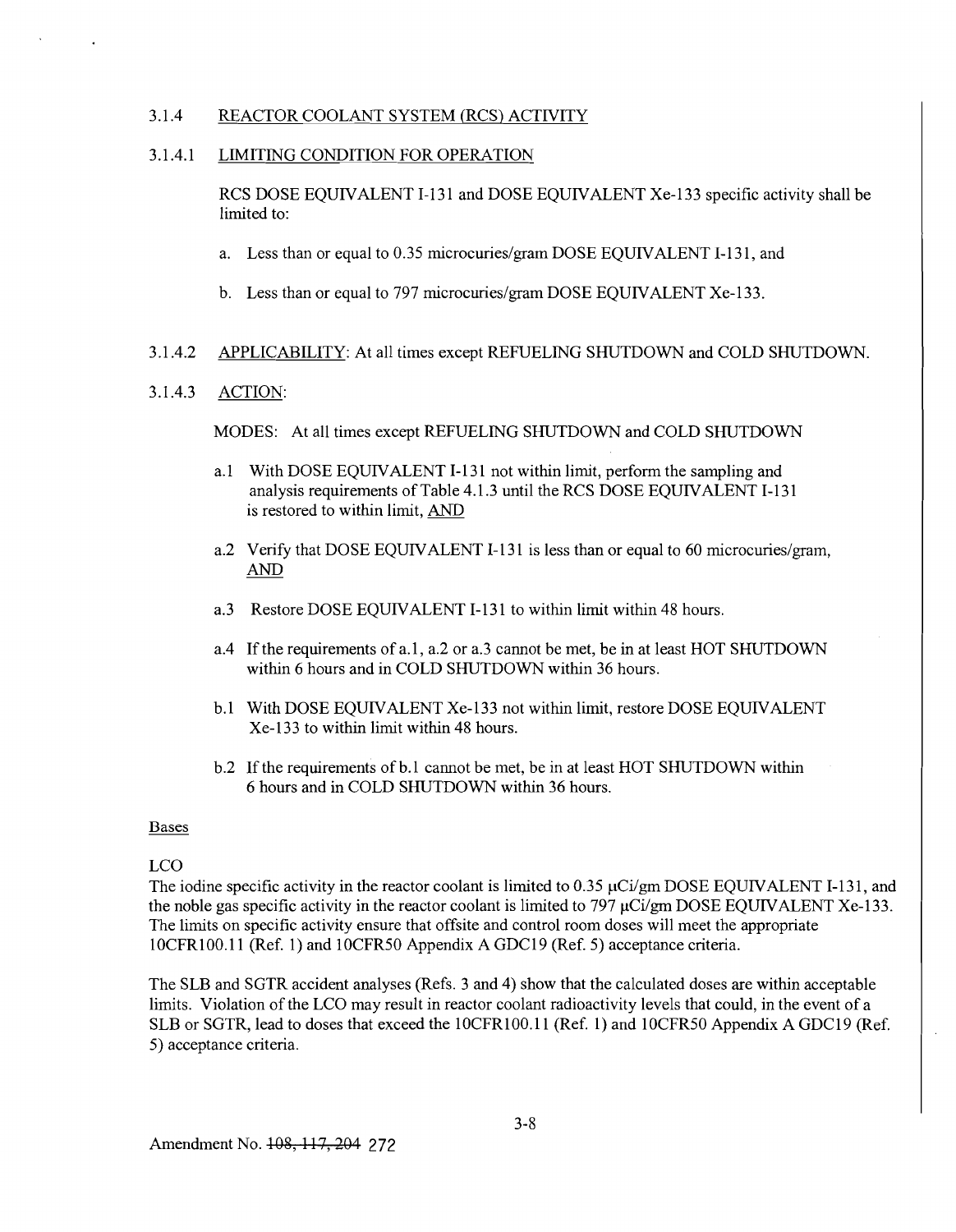# s Item Check Check Frequency 1. Reactor Coolant **a. Verify reactor coolant DOSE EQUIVALENT Xe-133** specific activity is less than or equal to 797 microcuries/gram. i) At least once each 7 days during all plant conditions except REFUELING SHUTDOWN and COLD SHUTDOWN ii) One Sample between 2 and 6 hours following a THERMAL POWER change exceeding 15% of the RATED THERMAL POWER within a one hour period during all plant conditions except REFUELING SHUTDOWN and COLD SHUTDOWN b. Isotopic Analysis for DOSE EQUIVALENT i) 1 per 14 days during power operations. I-131 Concentration ii) One Sample between 2 and 6 hours following a THERMAL POWER change exceeding 15% of the RATED THERMAL POWER within a one hour period during all plant conditions except REFUELING SHUTDOWN and COLD SHUTDOWN ii) # Once per 4 hours, whenever the specific activity exceeds<br>0.35 µCi/gram DOSE EQUIVALENT I-131 during all plan  $0.35 \mu$ Ci/gram DOSE EQUIVALENT I-131 during all plant <sup>0</sup>conditions except REFUELING SHUTDOWN and COLD  $\frac{1}{2}$ c. Deleted d. Chemistry (Cl, F and O2) 5 times/week when Tavg IS GREATER THAN 200°F. e. Boron concentration and the same concentration and the same concentration and the same concentration and the same concentration and  $\alpha$  and  $\alpha$  and  $\alpha$  and  $\alpha$  and  $\alpha$  and  $\alpha$  and  $\alpha$  and  $\alpha$  and  $\alpha$  and  $\alpha$  a f. Tritium Radioactivity **Monthly** 2. Borated Water **Boron concentration** Boron Concentration Weekly and after each makeup when reactor coolant Storage Tank Subsection and Subsection and Subsection and Subsection and Subsection System pressure is greater than 300 psig or Tavg is greater Water Sample than 200°F. 3. Core Flooding Tank Boron concentration Boron Superintensity and after each makeup when RCS pressure is Water Sample greater than 700 psig.

### TABLE 4.1-3 MINIMUM SAMPLING FREQUENCY

 $\tilde{\Omega}$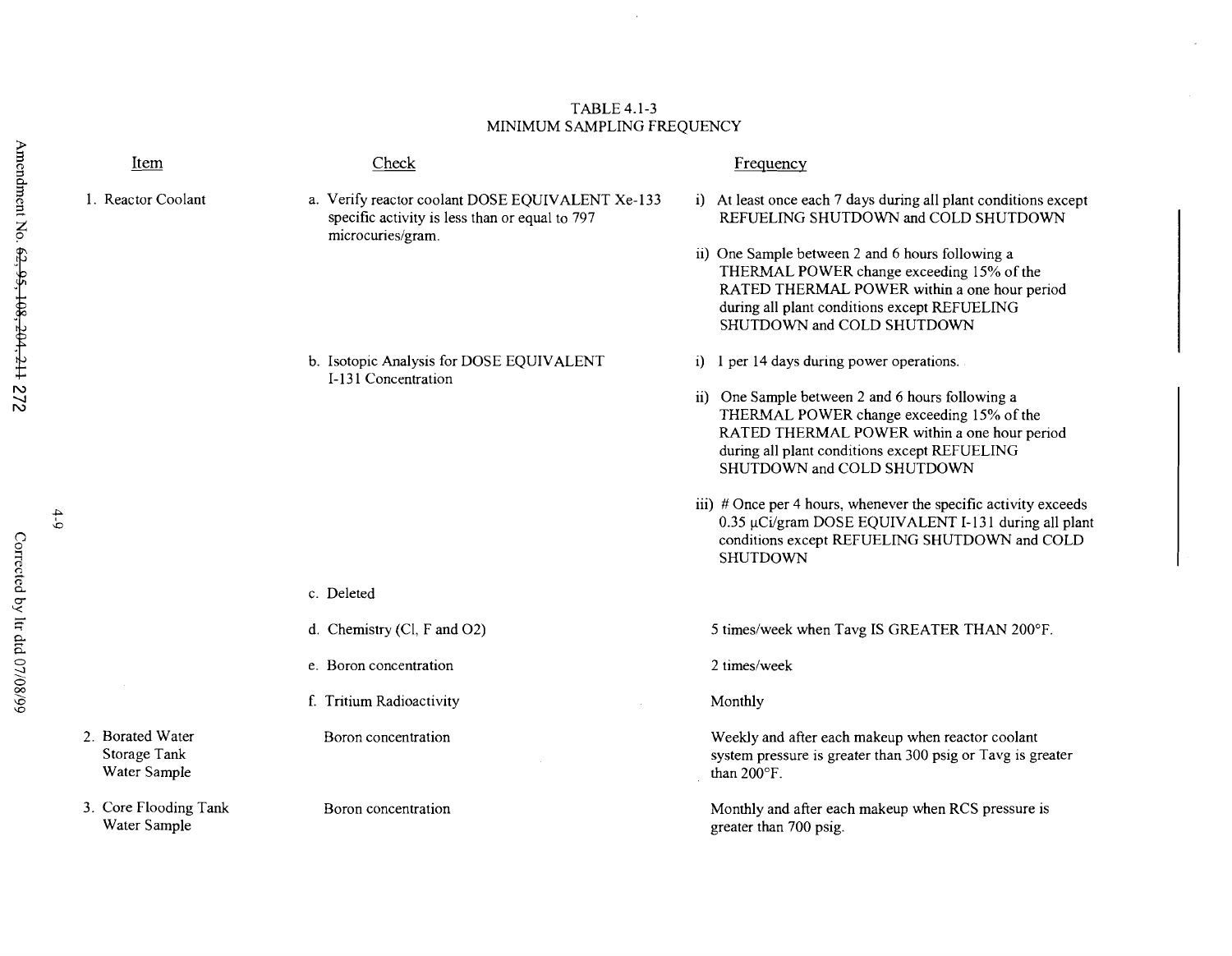

### UNITED STATES NUCLEAR REGULATORY COMMISSION WASHINGTON, D.C. 20555-0001

# SAFETY EVALUATION BY THE OFFICE OF NUCLEAR REACTOR REGULATION

# RELATED TO AMENDMENT NO. 272 TO RENEWED

# FACILITY OPERATING LICENSE NO. DPR-50

# EXELON GENERATION COMPANY, LLC

# THREE MILE ISLAND NUCLEAR STATION, UNIT 1

# DOCKET NO. 50-289

# 1.0 INTRODUCTION

By application dated November 6, 2008 (Agencywide Documents Access and Management System (ADAMS) Accession No. ML083120122), as supplemented by letters dated December 11,2008 (ADAMS Accession No. ML083470249), July 2, 2009 (ADAMS Accession No. ML091870996), October 2, 2009 (ADAMS Accession No. ML0092790495), and November 24, 2009 (ADAMS Accession No. ML093290324), Exelon Generation Company (Exelon, or the licensee)' requested changes to the Technical Specifications (TSs) for Three Mile Island Nuclear Station, Unit 1 (TMI-1). The supplements provided additional information that clarified the application, did not expand the scope of the application as originally noticed, and did not change the U.S. Nuclear Regulatory Commission (NRC or Commission) staff's original proposed no significant hazards consideration determination as published in the Federal Register on March 10,2009 (74 FR 10309).

The proposed changes would revise TSs relating to reactor coolant system (RCS) activity limits. It is based upon Revision 0 of Technical Specification Task Force Traveler (TSTF)-490-A, "Deletion of E-Bar Definition and Revision to Reactor Coolant System Specific Activity Technical Specification." The application proposes to replace the current TS limits on RCS gross specific activity with a new limit on RCS noble gas specific activity. The noble gas specific activity limit would reflect a new dose equivalent xenon-133 (DEX) definition that would replace the current E-Bar average disintegration energy definition. The current dose equivalent iodine-131 (DEI) definition is proposed to be revised to specify the appropriate reference for the thyroid dose conversion factors (DCFs), consistent with the dose consequence analyses for TMI-1 that use DEI. Other changes are proposed to TS 3.1.4, "Reactor Coolant System (RCS) Activity," and its associated surveillance requirements, TS Table 4.1-3. These changes primarily impact modes of applicability, sampling requirements and allowable DEI transient values.

<sup>1</sup> The application dated November 6, 2008, was submitted by AmerGen Energy Company, LLC. Effective January 8, 2009, the license for TMI-1 was transferred from AmerGen Energy Company, LLC to Exelon Generation Company, LLC. By letter dated January 9,2009, (ADAMS Accession No. ML090120538) Exelon Generation Company adopted and endorsed docketed submittals that requested specific licensing actions that were made by AmerGen, and requested that the NRC staff continue to process those pending actions on the schedules previously agreed to by AmerGen.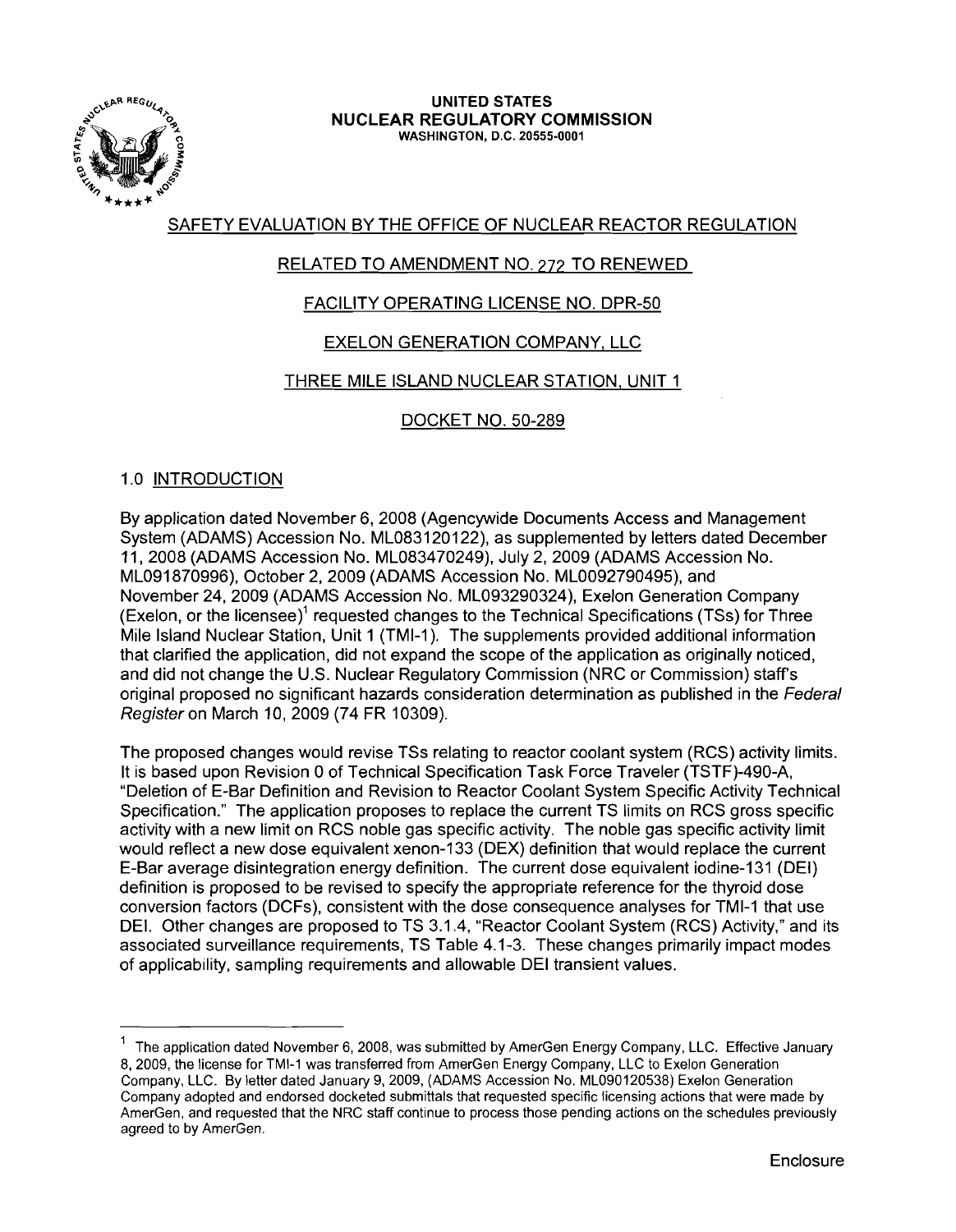## 2.0 REGULATORY EVALUATION

The NRC staff (the staff) evaluated the impact of the proposed changes as they relate to the radiological consequences of affected design-basis accidents (DBAs) that use the RCS activity inventory as the source term. The source term assumed in radiological analyses should be based on the activity associated with the projected fuel damage or the maximum TS RCS values, whichever maximizes the radiological consequences. The limits on RCS specific activity ensure that the offsite doses are appropriately limited for accidents that are based on releases from the RCS with no significant amount of fuel damage.

The steam generator tube rupture (SGTR) accident and the main steam line break (MSLB) accident typically do not result in fuel damage and therefore the radiological consequence analyses are based on the release of primary coolant activity at maximum TS limits. For accidents that result in fuel damage, the additional dose contribution from the initial activity in the RCS is not normally evaluated and is considered to be insignificant in relation to the dose resulting from the release of fission products from the damaged fuel.

For licensees that incorporate the source term as defined in Technical Information Document (TID)-14844, $2$  in their dose consequence analyses, the staff uses the regulatory quidance provided in NUREG-0800. $3$  for the evaluation of MSLB accident analyses. The staff uses NUREG-0800, SRP Section 15.6.3, "Radiological Consequences of Steam Generator Tube Failure (PWR)," Revision 2, for evaluating SGTR accidents analyses. In addition, the staff uses the guidance from Regulatory Guide (RG) 1.195, "Methods and Assumptions for Evaluating Radiological Consequences of Design Basis Accidents at Light Water Nuclear Power Reactors," May 2003, for those licensees that choose to use its guidance for dose consequence analyses using the TID-14844 source term.

For licensees using the alternative source term (AST) in their dose consequence analyses, the staff uses the regulatory guidance provided in NUREG-0800, SRP Section 15.0.1, "Radiological Consequence Analyses Using Alternative Source Terms," Revision 0, July 2000, and the methodology and assumptions stated in RG 1.183, "Alternative Radiological Source Terms for Evaluating Design Basis Accidents at Nuclear Power Reactors", July 2000.

The applicable dose criteria for the evaluation of DBAs depends on the source term incorporated in the dose consequence analyses. For licensees using the TID-14844 source term, the maximum dose criteria to the whole body and the thyroid that an individual at the exclusion area boundary (EAB) can receive for the first 2 hours following an accident, and at the low population zone (LPZ) outer boundary for the duration of the radiological release, are specified in Title 10 of the Code of Federal Regulations (10 CFR) paragraph 100.11. These criteria are 25 roentgen equivalent man (rem) total whole body dose and 300 rem thyroid dose from iodine exposure. The accident dose criteria in 10 CFR 100.11 is supplemented by accident specific dose acceptance criteria in SRP 15.1.5, Appendix A, SRP 15.6.3 or Table 4 of RG 1.195.

For control room dose consequence analyses that use the TID-14844 source term, the regulatory requirement for which the staff bases its acceptance is General Design Criterion (GDC)-19 of Appendix A to 10 CFR Part 50, "Control Room." GDC-19 requires that adequate

<sup>2</sup> TID-14844, U.S. Atomic Energy Commission (AEC), 1962, "Calculation of Distance Factors for Power and Test Reactors Sites."

<sup>3</sup> NUREG-0800 "Standard Review Plan (SRP) for the Review of Safety Analysis Reports for Nuclear Power Plants," Section 15.1.5, "Steam System Piping Failures Inside and Outside of Containment ([pressurized water reactor] PWR)," Appendix A, "Radiological Consequences of Main Steam Line Failures Outside Containment," Revision 2.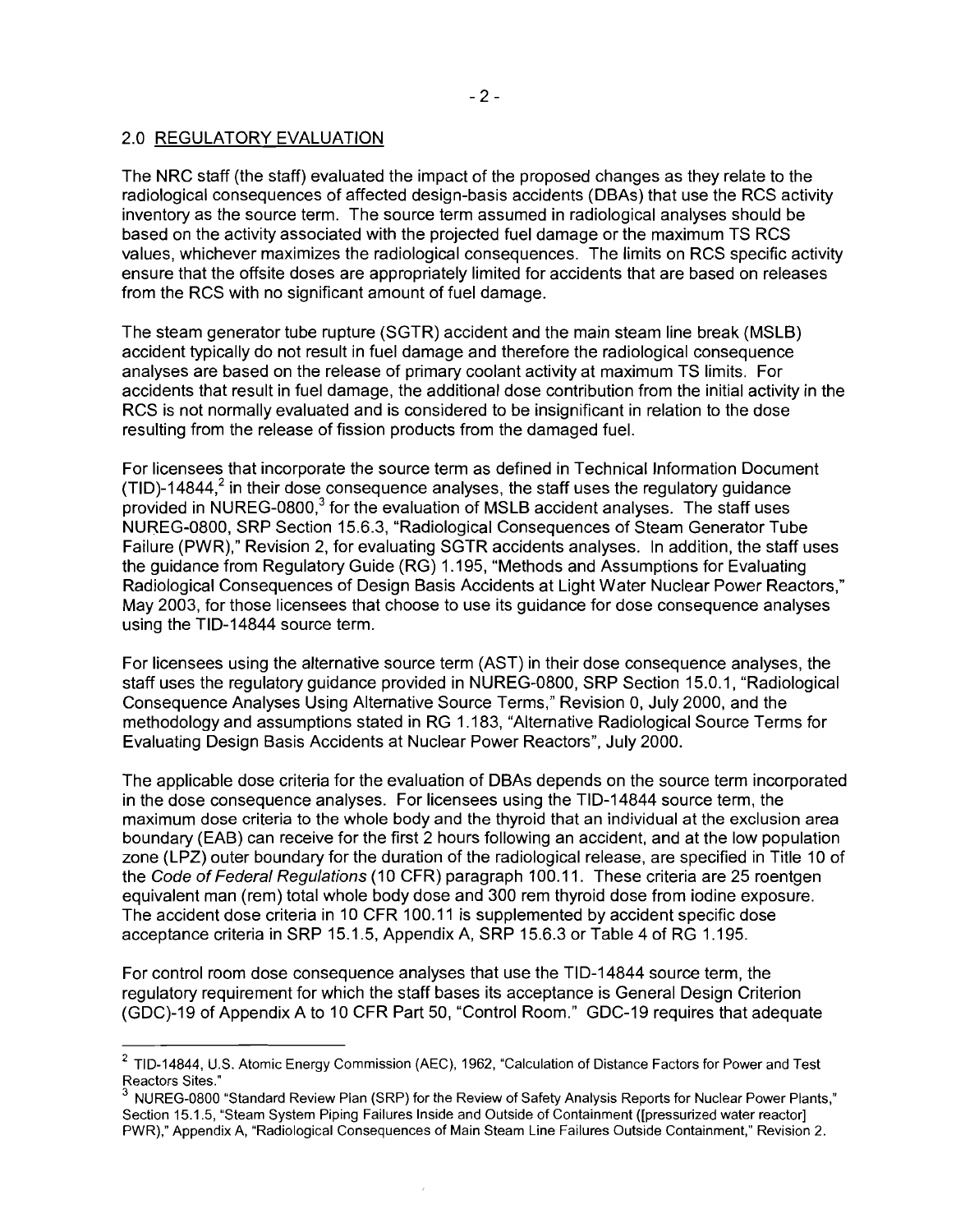radiation protection be provided to permit access and occupancy of the control room under accident conditions without personnel receiving radiation exposures in excess of 5 rem whole body, or its equivalent to any part of the body, for the duration of the accident. NUREG-0800, SRP Section 6.4, "Control Room Habitability System," Revision 2, July 1981, provides guidelines defining the dose equivalency of 5 rem whole body as 30 rem for both the thyroid and skin dose. For licensees adopting the guidance from RG 1.196, "Control Room Habitability at Light Water Nuclear Power Reactors," Section C.4.5 of RG 1.195, states that in lieu of the dose equivalency guidelines from Section 6.4 of NUREG 0800, the 10 CFR 20.1201 annual organ dose limit of 50 rem can be used for both the thyroid and skin dose acceptance criteria.

Licensees using the AST are evaluated against the dose criteria specified in 10 CFR 50.67(b)(2). The off-site dose criteria are 25 rem total effective dose equivalent (TEDE) at the EAB for any 2 hour period following the onset of the postulated fission product release and 25 rem TEDE at the outer boundary of the LPZ for the duration of the postulated fission product release. In addition, 10 CFR 50.67(b)(2)(iii) requires that adequate radiation protection be provided to permit access and occupancy of the control room under accident conditions without personnel receiving radiation exposures in excess of 5 rem TEDE for the duration of the accident.

While TMI-1 has been authorized for the use of AST, via license amendment 235, dated September 19, 2001 (ADAMS Accession No. ML012480262), the SLB and SGTR dose consequence analyses of record continue to use the TID-14844 source term and hence, the application, and the NRC staff review, reflects that consideration.

### 3.0 TECHNICAL EVALUATION

### 3. 1 Background

The maximum allowable primary coolant specific activity is governed by the TSs. Due to the importance of iodine in the dose consequence analyses, a separate limit is specified for the iodine isotopes. This limit is specified in units of DEI, which is the concentration of iodine-131 (I-131) that alone would produce the same dose when inhaled as the combined activities of major isotopes of iodine present in the primary coolant. The TS for DEI includes both a long term limit as well as a higher maximum allowable short term limit to account for iodine spiking. The current TMI-1 TSs allow for increases in the maximum allowable spiking limit as a linear function of decreasing power level from 80 to 25 percent of rated thermal power (RTP). The current TMI-1 DEI limit of 60 microcuries per gram (µCi/gm) is constant from 100 percent to 80 percent RTP but is allowed to increase to as high as  $275 \mu$ Ci/gm at 25 percent RTP.

The TS definition of DEI is based on thyroid DCFs and reflects a licensing model in which the radiological consequences of iodine releases for accidents are reported as thyroid, beta and whole body doses. The numerical determination of DEI is dependent on the relative quantities of the isotopes of iodine present in the RCS and on the DCFs used in the calculation. By letter dated July 2,2009, in response to a request for additional information from the staff, TMI-1 submitted a definition of DEI that uses the thyroid dose conversion factors from Table 2.1 of Environmental Protection Agency (EPA) Federal Guidance Report No. 11, 1988, "Limiting Values of Radionuclide Intake and Air Concentration and Dose Conversion Factors for Inhalation, Submersion and Ingestion." This is consistent with the bounding radiological dose consequence analyses for TMI-1 which use DEI (MSLB and SGTR accidents). This reference is also included in the listing of acceptable DCF's from TSTF-490-A. The staff acknowledges that TMI-1 uses other DCF's for analyses using the AST such as the loss-of-coolant accident and the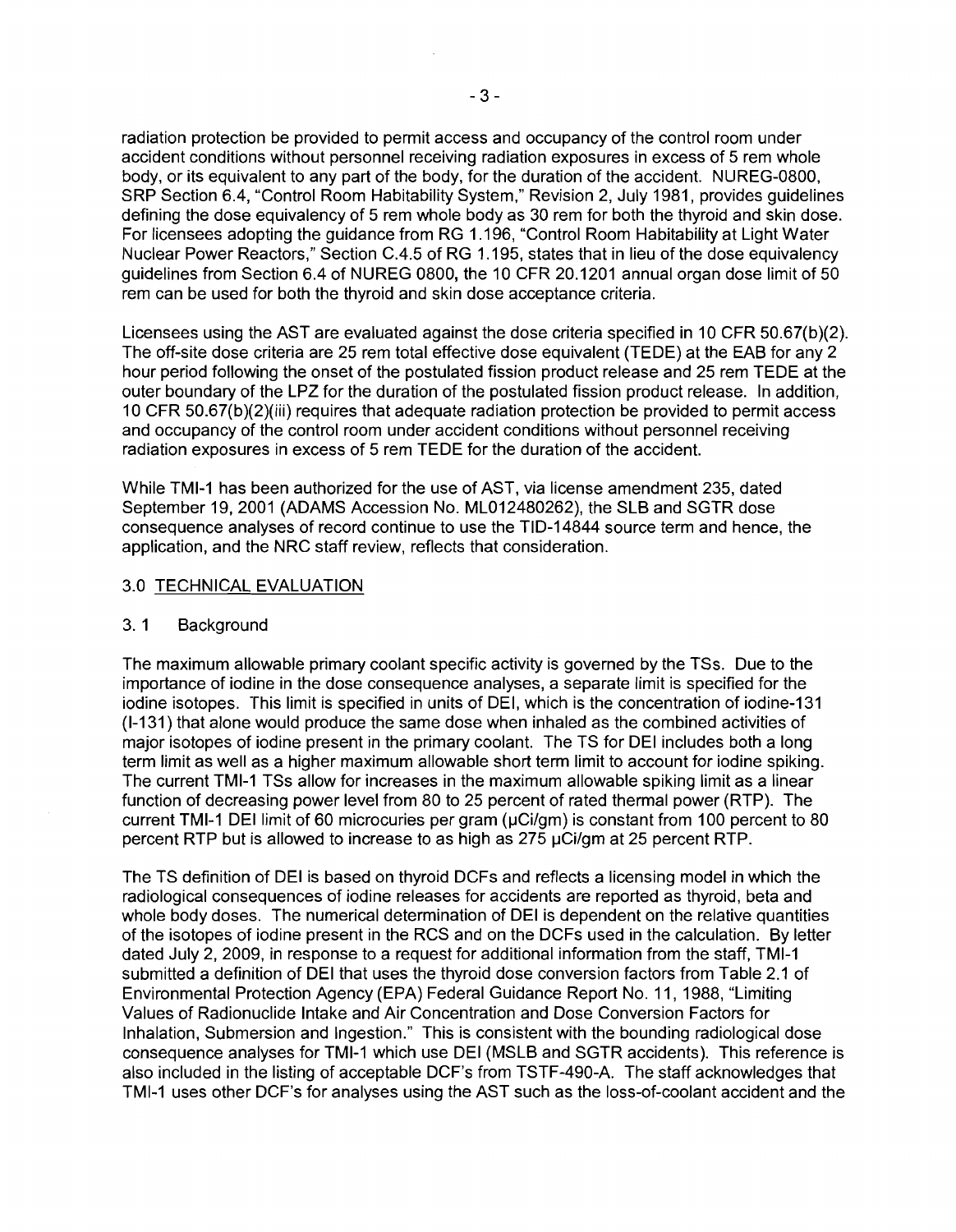fuel handling accident. These analyses postulate fuel damage and are not the accidents of concern that the operating restriction provided by TS 3.1.4 is designed to protect against.

A second limit is used to govern the non-iodine radioisotopes in the RCS. This limit has traditionally been based on an evaluation of the average beta and gamma disintegration energy of the total non-iodine activity in the RCS which is referred to as E-Bar. For TMI-1. E-Bar is defined in the footnotes for TS 3.1.4.1.b as "...the average (weighted in proportion to the concentration of each radionuclide in the reactor coolant at the time of sampling) of the sum of the average beta and gamma energies per disintegration (in MeV) for isotopes, other than. iodines, with half lives greater than 15 minutes, making up at least 95 percent of the total noniodine activity in the coolant." The RCS non-iodine specific activity limit is then expressed as the quantity 100 divided by E-Bar (100/E-Bar) expressed in units of  $\mu$ Ci/gm. In the TMI-1 DBA dose consequence analyses based on releases from the RCS with no significant fuel damage, the concentration of noble gas activity in the coolant is assumed to be that level associated with one percent fuel clad defects. Operating experience has indicated that, depending on the isotopes used to calculate E-Bar and the actual degree of fuel clad defects, the routinely calculated value of E-Bar may not be an effective indicator of the level of noble gas activity relative to the levels used in the DBA dose consequence analyses on which the limit is based.

3. 2 Technical Evaluation of the TMI-1 TSTF-490 Proposed Changes

## 3.2.1 Revision to the Definition of DEI

TSTF-490-A lists acceptable sources for DCFs as follows:

- Table III of TID-14844, AEC, 1962, "Calculation of Distance Factors for Power and Test Reactor Sites"
- • Table E-7 of RG 1.109, Revision 1, NRC, 1977
- ICRP [International Commission on Radiological Protection] -30, 1979, page 192-212, Table titled "Committed Dose Equivalent in Target Organs or Tissues per Intake of Unit Activity"
- Table 2.1 of Environmental Protection Agency (EPA) Federal Guidance Report No. 11, 1988, "Limiting Values of Radionuclide Intake and Air Concentration and Dose Conversion Factors for Inhalation, Submersion, and Ingestion."

In their application, the licensee has chosen to utilize Table 2.1 of EPA Federal Guidance Report No. 11 in their TS Section 1.12 DEI definition. This is consistent with the TMI-1 dose consequence analysis for the MSLB and SGTR which are the limiting accidents that depend on the RCS activity levels as an initial assumption. The purpose of the TS limit for DEI is to satisfy 10 CFR 50.36(c)(2)(ii)(B), criterion 2, which establishes an operating restriction that is an initial condition of a DBA. This change ensures that TMI-1 calculates DEI using the same DCFs as are used in the applicable dose consequence analyses and is therefore acceptable.

3.2.2 Deletion of E-Bar Definition and Addition of a New Definition for DEX

The licensee proposes to eliminate the term E-Bar and to govern the non-iodine RCS activity by incorporating a new term referred to as DEX. The new definition for DEX is similar to the definition for DEI. The determination of DEX will be performed in a similar manner to that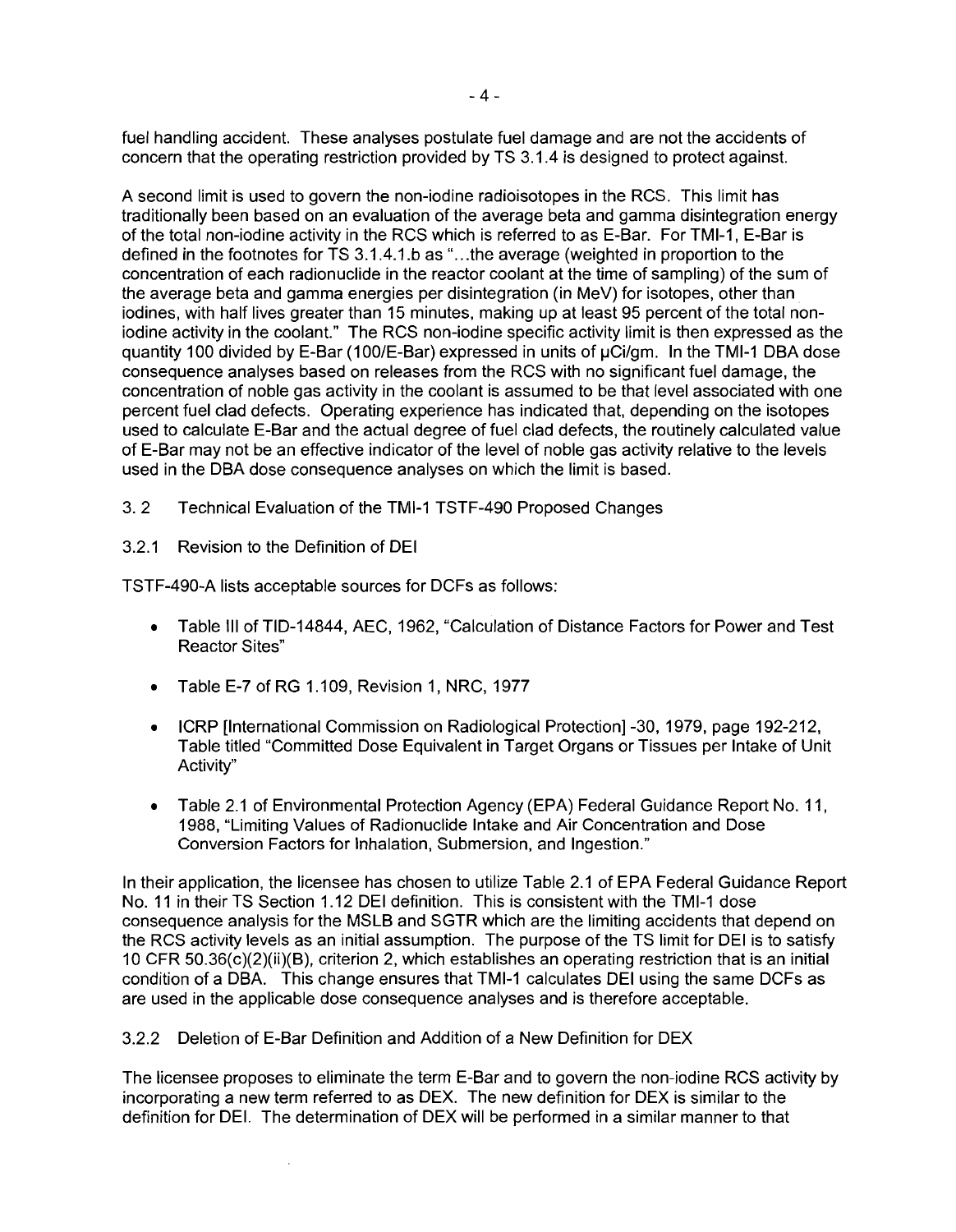currently used in determining DEI, except that the calculation of DEX is based on the acute dose to the whole body and considers the noble gases Krypton (Kr)-85m, Kr-87, Kr-88, Xenon (Xe)-133m, Xe-133, Xe-135m, Xe-135, and Xe-138 which are significant in terms of contribution to whole body dose. Some noble gas isotopes are not included due to low concentration, short half life, or small dose conversion factor. The calculation of DEX would use either the average gamma disintegration energies for the nuclides or the effective dose conversion factors from Table 111.1 of EPA Federal Guidance Report No. 12. By letter dated July 2, 2009, the licensee submitted a definition of DEX that includes dose conversion factors from Table 111.1 of EPA Federal Guidance Report No. 12. Using this approach, the limit on the amount of noble gas activity in the primary coolant would not fluctuate with variations in the calculated values of E-Bar. If a specified noble gas nuclide is not detected, the new definition states that it should be assumed the nuclide is present at the minimum detectable activity. This will result in a conservative calculation of DEX.

In its application dated November 6, 2008, the licensee asserts, and the staff agrees, that when E-Bar is determined using a design basis approach in which it is assumed that one percent of the power is being generated by fuel rods having cladding defects and it is also assumed that there is no removal of fission gases from the letdown flow, the value of E-Bar is dominated by Xe-133. The other nuclides have relatively small contributions. However, during normal plant operation there are typically only a small amount of fuel clad defects and the radioactive nuclide inventory can become dominated by tritium and corrosion and or activation products, resulting in the determination of a value of E-Bar that is different than would be calculated using the design basis approach.

In its application dated November 6, 2008, the licensee asserts, and the staff agrees, that this change will implement an LCO that is consistent with the whole body radiological consequence analyses which are sensitive to the noble gas activity in the primary coolant but not to other, nongaseous activity currently captured in the E-Bar definition. The current LCO 3.1.4.1.b specifies the limit for primary coolant gross specific activity as 100/E-Bar  $\mu$ Ci/gm. The E-Bar definition includes radioisotopes that decay by the emission of both gamma and beta radiation. Thus, the current TS 3.1.4.1.b would rarely, if ever, be entered for exceeding 1OO/E-Bar since the calculated value is very high (the denominator is very low) if beta emitters such as tritium are included in the determination, as required by the E-Bar definition.

The licensee proposes to delete the definition for E-Bar contained in TS 3.1.4.1.b and insert a new definition for DEX in Section 1.26 which states:

DOSE EQUIVALENT XE-133 shall be that concentration of Xe-133 (microcuries per gram) that alone would produce the same acute dose to the whole body as the combined activities of noble gas nuclides Kr-85m, Kr-85, Kr-87, Kr-88, Xe-131m, Xe-133m, Xe-133, Xe-135m, Xe-135, and Xe-138 actually present. If a specific noble gas nuclide is not detected, it should be assumed to be present at the minimum detectable activity. The determination of DOSE EQUIVALENT XE-133 shall be performed using effective dose conversion factors for air submersion listed in Table 111.1 of EPA Federal Guidance Report No. 12.

The proposed change incorporating the newly defined quantity DEX will result in an LCO that more closely relates the non-iodine RCS activity limits to the dose consequence analysis. In addition, the definition uses DCFs that are consistent with the limiting dose consequence analyses that are sensitive to initial RCS activity levels. Based on these considerations, the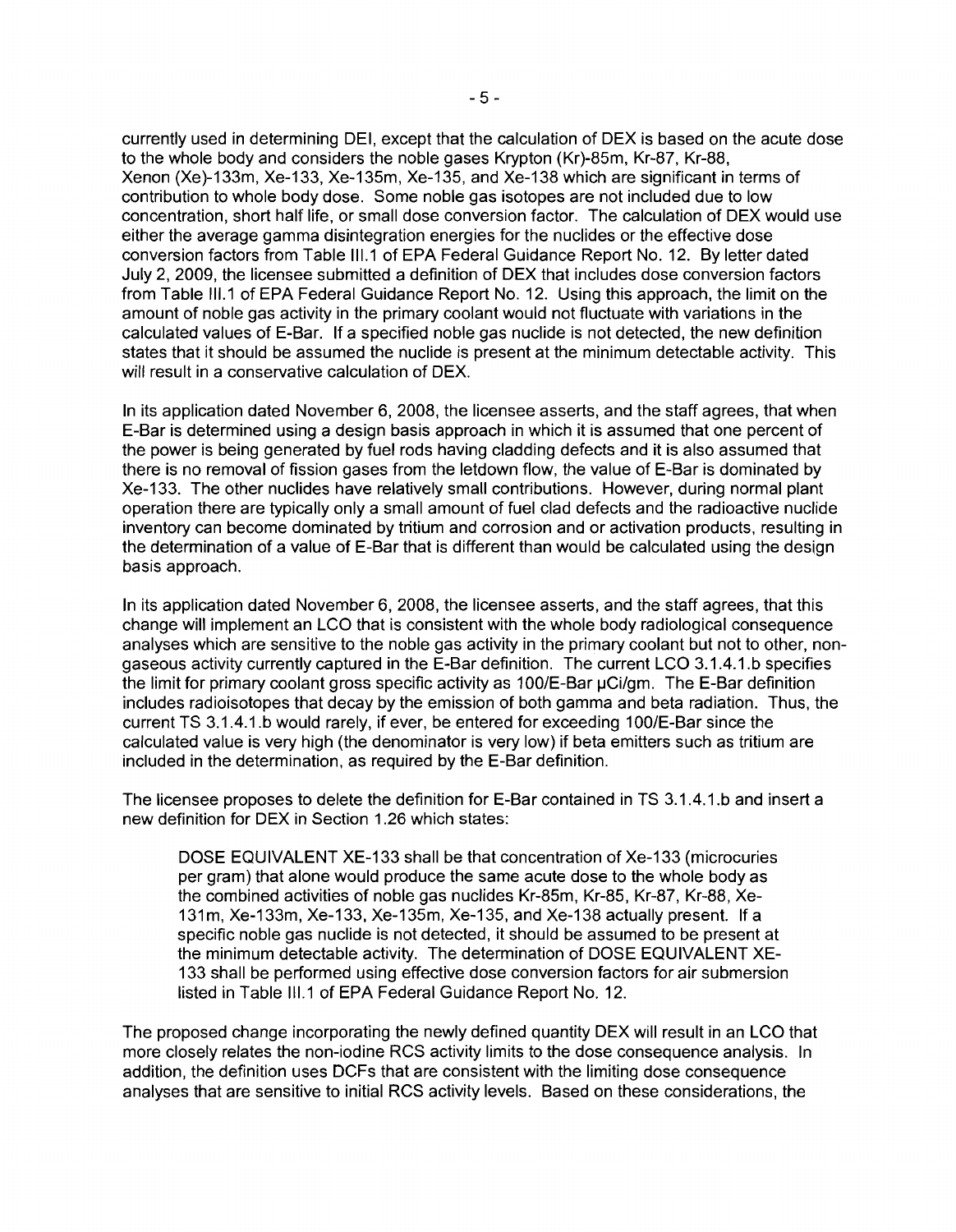proposed changes involving the deletion of the E-Bar definition and incorporating the newly defined quantity DEX are acceptable to the staff.

### 3.2.3 Revision of TS LCO 3.1.4, and Deletion of Figure 3.1-2a

The licensee proposes to modify LCO 3.1.4 to specify that iodine specific activity in terms of DEI and noble gas specific activity in terms of DEX shall be within limits. The limiting indicators are explicitly identified in LCO 3.1.4.1.a for DEI and LCO 3.1.4.1.b for DEX.

The proposed change states "RCS DOSE EQUIVALENT 1-131 and DOSE EQUIVALENT Xe-133 specific activity shall be limited to less than or equal to 0.35 microcuries/gram Dose Equivalent 1-131 and 797 microcuries/gram Dose Equivalent Xe-133." By letter dated July 2, 2009, the licensee stated that:

The radiological dose consequence analyses for the main steam line break and steam generator tube rupture accidents do not postulate fuel damage. These accidents are analyzed using the maximum reactor coolant system activity allowed by TS. This activity is presented in the form of DEI and noble gas activity. Since these accidents are the bounding design basis accidents that use DEI, the dose conversion factors associated with the determination of DEI used in the radiological dose consequence analyses are consistent with the site-specific limits for DEI and for the determination of DEI surveillances.

Likewise, by letter dated July 2,2009, the licensee provided a calculation for the determination of the DEX limit. The licensee stated that the proposed limits on specific activity ensure that the offsite and control room doses will meet appropriate 10 CFR 100.11 and GDC-19 of Appendix A to 10 CFR Part 50 acceptance criteria.

Based upon the information provided, the staff independently verified that the proposed value of DEX is correct. Based upon the licensee's calculation, the licensee's statement that the DEI and DEX definitions are consistent with the applicable dose consequence analysis and that the specific activity ensures that appropriate acceptance criteria are met, the staff finds that the proposed activity levels for DEI and DEX are acceptable.

The licensee proposes to revise TS 3.1.4.3.a to remove the reference to Figure 3.1-2a "Dose Equivalent 1-131 Primary Coolant Specific Activity Limit versus Percent of RATED THERMAL POWER (with the Primary Coolant Specific Activity > 0.35 µCi/gram Dose Equivalent I-131)" and insert a limit of less than or equal to 60 µCi/gm. The curve contained in Figure 3.1-2a was based on a June 12, 1974, letter from the AEC on the subject, "Proposed Standard Technical Specifications for Primary Coolant Activity." Radiological dose consequence analyses for SGTR and MSLB accidents that take into account the pre-accident iodine spike do not consider the elevated RCS iodine specific activities permitted by Figure 3.1-2a for operation at power levels below 80 percent RTP. Instead, the pre-accident iodine spike analyses assume a DEI concentration of 60 µCi/gm, which corresponds to the specific activity limit associated with 100 percent RTP operation. By reference to TSTF-490-A in its application dated November 6, 2008, the licensee asserts, and the staff agrees, that TS 3.1.4.3.a should be based on the short term site specific DEI spiking limit consistent with the assumptions contained in the radiological consequence analyses. Therefore, the proposed changes to TS 3.1.4.3.a, removing reference to Figure 3.1-2a, are acceptable to the staff. In addition to removing the reference to Figure 3.1 2a, the actual figure will also be removed. This is consistent with the preceding evaluation and is acceptable to the NRC staff.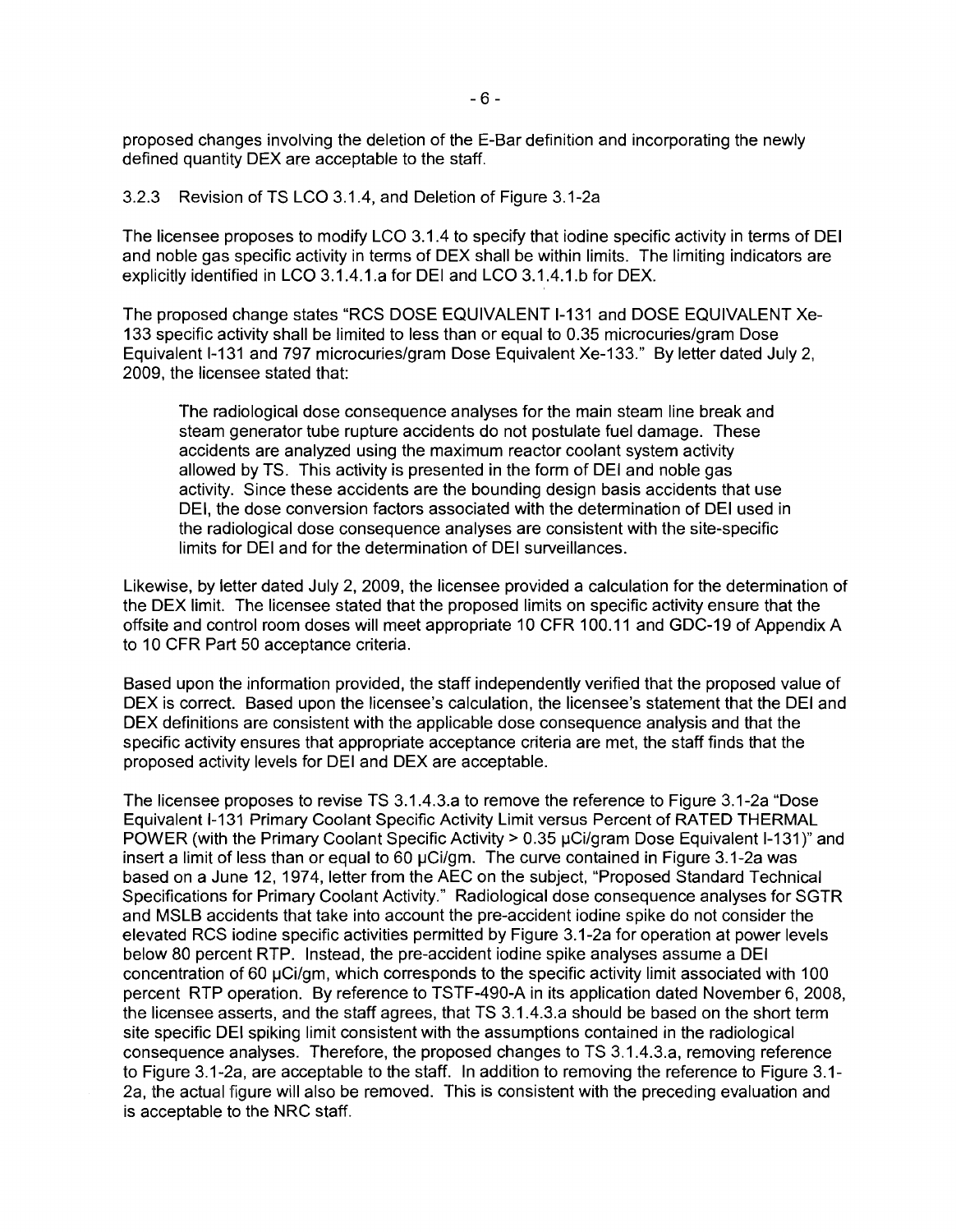## 3.2.4 TS 3.1.4.2 Applicability Revision

The licensee proposes to modify the TS 3.1.4.2 APPLICABILITY to include all times except REFUELING SHUTDOWN and COLD SHUTDOWN as opposed to the current APPLICABILITY of "at all times except refueling." This deletes the COLD SHUTDOWN mode from the APPLICABILITY. By reference to TSTF-490-A in its application dated November 6, 2008, the licensee asserts, and the staff agrees, that it is necessary for the LCO to apply during modes above COLD SHUTDOWN to limit the potential radiological consequences of an SGTR or MSLB that may occur during these modes. In its application dated November 6,2008, the licensee asserts, that in REFUELING SHUTDOWN and COLD SHUTDOWN, the steam generators are transitioning to decay heat removal, the RCS and steam generators are depressurized, and primary to secondary leakage is minimal. The staff agrees that in these modes the steam generators are not used for decay heat removal, the RCS is depressurized or significantly below it normal operating pressure and primary-to-secondary leakage is minimal. Therefore, the monitoring of RCS specific activity during these modes is not required and the staff concurs with the requested change.

# 3.2.5 TS 3.1.4.3 Revision to Include Action for DEX Limit

The licensee proposes to replace the current TS 3.1.4.3.b with a new TS 3.1.4.3.b.1 and TS 3.1.4.3.b.2 for DEX not within limits. This change is made to be consistent with the change to the TS 3.1.4.1.b which requires the DEX specific activity to be within limits as discussed in Section 3.2.3 above. The site specific limit of DEX in  $\mu$ Ci/gm is established based on the maximum accident analysis RCS activity corresponding to one percent fuel clad defects with sufficient margin to accommodate the exclusion of those isotopes based on low concentration, short half life, or small dose conversion factors. The primary purpose of the TS 3.1.4.1.b LCO on RCS specific activity is to support the dose analyses for DBAs. The whole body dose is primarily dependent on the noble gas activity, not the non-gaseous activity currently captured in the E-Bar definition.

The proposed completion time for TS 3.1.4.3.b.1 requires restoration of DEX to within limits in 48 hours. This is consistent with the completion time for current Required Action 3.1.4.3.a and proposed Required Action 3.1.4.3.a.3 for DEI. The radiological consequences for the SGTR and the MSLB accidents, as described in the TMI-1 Updated Final Safety Analysis Report (UFSAR), Sections 14.1.2.10 (SGTR) and 14.1.2.9 (MSLB), demonstrate that the calculated thyroid doses are a greater percentage of the applicable acceptance criteria than the calculated whole body doses. It then follows that the completion time for noble gas activity being out of specification should be at least as great as the completion time for iodine specific activity being out of specification. Therefore, the completion time of 48 hours for the revised TS 3.1.4.3.b is acceptable.

# 3.2.6 TS 3.1.4.3 Required Action Revision

The proposed change that adds TSs 3.1.4.3.a.4 and 3.1.4.3.b.2 requires the plant to be in HOT SHUTDOWN within 6 hours and adds a new Required Action which requires the plant to be in COLD SHUTDOWN within 36 hours. These changes are consistent with the changes made to the TS 3.1.4.2 APPLICABILITY, as described in Section 3.2.4 of this evaluation. The NRC agrees that in COLD SHUTDOWN, the steam generators are normally not used for decay heat removal. In COLD SHUTDOWN, due to the reduced temperature and pressure of the RCS, the probability of an accident involving the release of significant quantities of RCS inventory is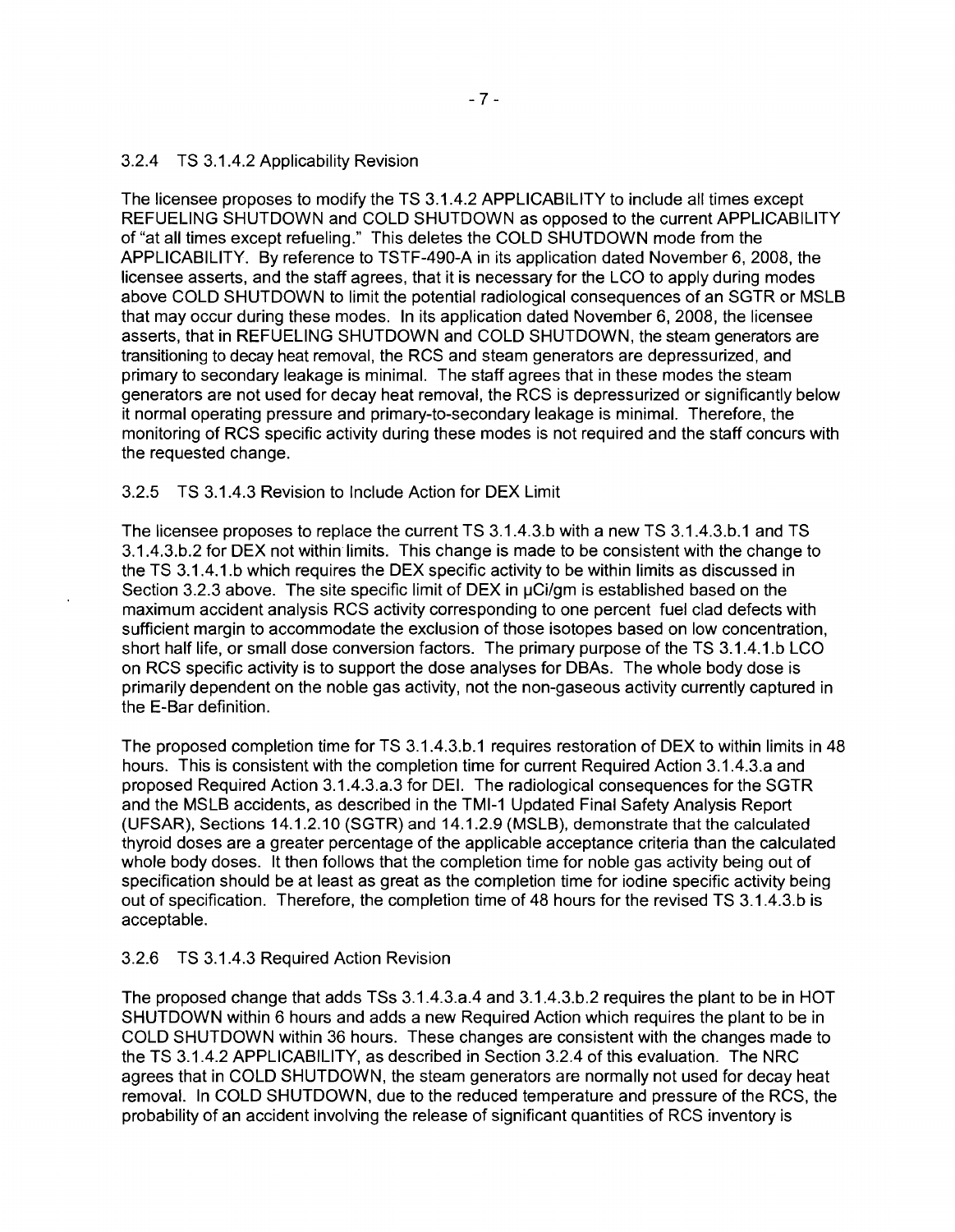greatly reduced. Therefore, monitoring of RCS specific activity is not required. In REFUELING SHUTDOWN, the steam generators are not used for decay heat removal, the RCS loops and steam generators are depressurized, and primary-to-secondary leakage is minimal. Therefore, the monitoring of RCS specific activity is not required.

Placing the plant into the COLD SHUTDOWN mode limits the potential radiological consequences of a SGTR or MSLB. The time limit of 36 hours to COLD SHUTDOWN provides a reasonable time based on operating experience to reach the required plant conditions in an orderly manner without challenging plant systems and is acceptable due to the low probability of a SGTR or MSLB during this time.

3.2.7 Table 4.1-3 Revision to Include Surveillance for DEX and Modify Sampling Requirements for DEI and DEX

The proposed change replaces the current Table 4.1-3, Item 1.a, surveillance for RCS gross specific activity with a surveillance to verify that the reactor coolant DEX specific activity ls less than or equal to 797 µCi/gm. This change provides a surveillance for the new LCO limit described in TS 3.1.4.1.b for DEX. The revised surveillance, Table 4.1-3, Item 1.a.i requires performing an analysis as a measure of the noble gas specific activity of the reactor coolant at least once every 7 days which is the same frequency required under the current Table 4.1-3, Item 1.a, surveillance for RCS gross non-iodine specific activity. The surveillance provides an indication of any increase in the noble gas specific activity. In its application dated November 6, 2008, the licensee asserts, and the staff agrees, that the results of the surveillance on DEX allow proper remedial action to be taken before reaching the LCO limit under normal operating conditions. The licensee proposes to require this surveillance during all plant conditions except REFUELING SHUTDOWN and COLD SHUTDOWN. Since this is consistent with the LCO applicability, the staff finds the proposed surveillance frequency acceptable. The licensee also proposes to add surveillance frequency Table 4.1-3, Item 1.a.ii, which requires a DEX sample between 2 and 6 hours after power changes exceeding 15 percent of RATED THERMAL POWER within a 1 hour period. This is a conservative change as compared to the previous TS requirements for RCS gross specific activity, is consistent with the timing requirements for DEI sampling, and is therefore acceptable. The licensee proposes to require the Table 4.1-3, Item 1.a.ii, sampling requirement during all plant conditions except REFUELING SHUTDOWN and COLD SHUTDOWN. Since this is consistent with the LCO applicability, the staff finds the proposed mode requirements for the surveillance frequency acceptable.

Similarly, for DEI, Table 4.1-3, Items 1.b.ii and 1.b.iii, the licensee proposes to maintain the existing sampling frequencies. The sampling requirements apply during all plant conditions except REFUELING SHUTDOWN and COLD SHUTDOWN. For Item 1.b.ii, this is a conservative change, as it includes more modes than the previous requirements. For Item 1.b.iii, when DEI exceeds 0.35 µCi/gm, the licensee proposes to change the 4 hour sampling requirements to correspond with the mode of applicability versus the current requirement of all modes except refueling. The proposed modes are consistent with the LCO applicability and are therefore, acceptable, consistent with the discussion is Section 3.2.4 of this evaluation. In addition, the requirement to sample for DEI at 4 hour intervals when gross specific activity exceeds 100/E-Bar is deleted. This change is consistent with the deletion of the 1ODIE-Bar surveillance and therefore, the elimination of the required DEI samples when gross specific activity is out of specification is acceptable.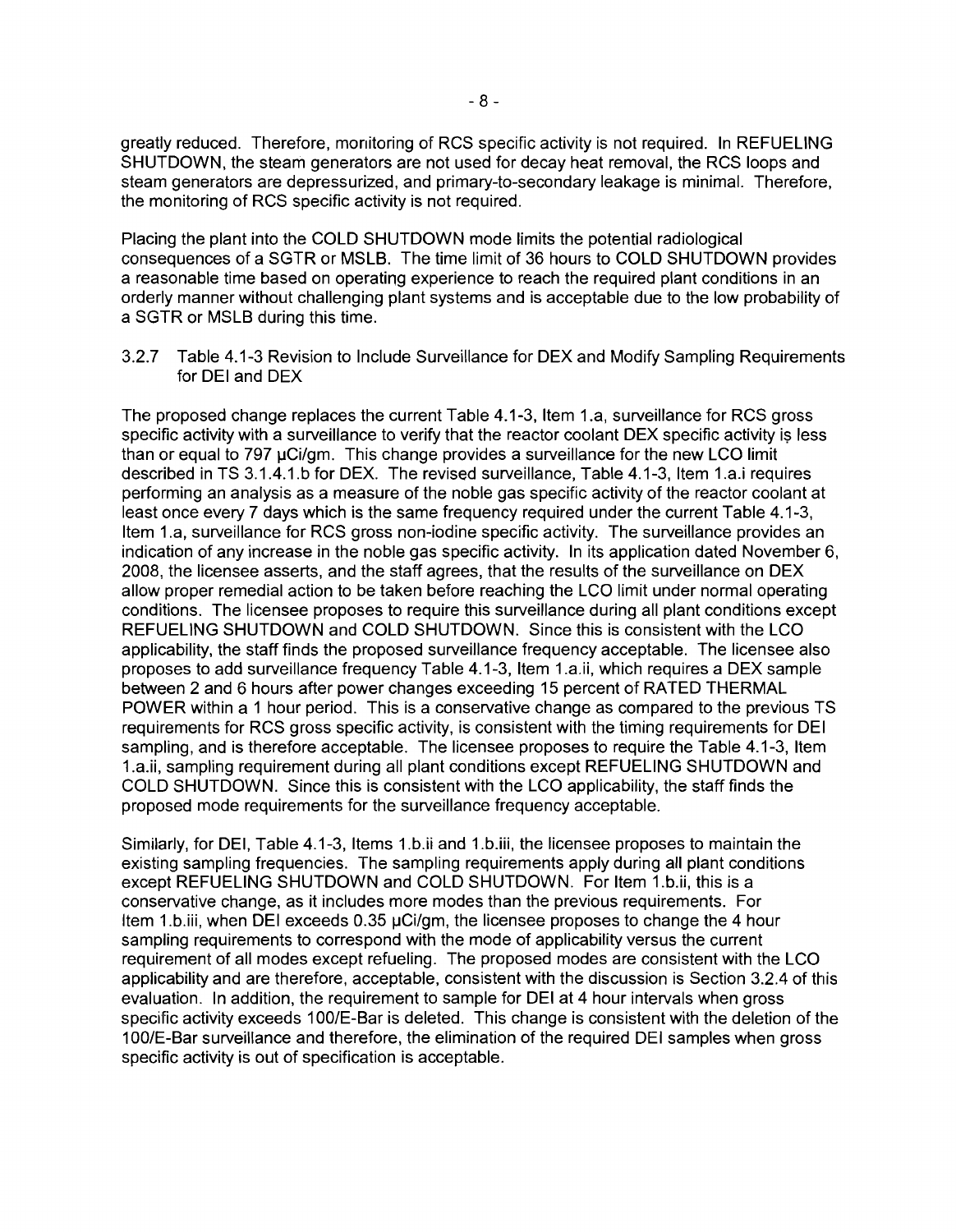# 3.2.8 Table 4.1-3 Deletion of E-Bar Determination

The licensee proposes to delete the current Table 4.1-3, item 1.c surveillance which requires the determination of E-Bar. The proposed TS 3.1.4.1.b LCO on RCS specific activity supports the dose analyses for DBAs, in which the whole body dose is primarily dependent on the noble gas concentration, not the non-gaseous activity currently captured in the E-Bar definition. The NRC staff agrees that with the elimination of the limit for RCS gross specific activity and the addition of the new LCO limit for noble gas specific activity, consistent with the discussion in sections 3.2.2 and 3.2.3 of this evaluation, the surveillance to determine E-Bar is no longer required.

# 3.2.9 List of Figures

The licensee proposes to delete the reference to Figure 3.1-2a in the List of Figures on TS page vii. This change is administrative in nature, corresponds to the changes described in Section 3.2.3 of this evaluation and is, therefore, acceptable to the staff.

# 3.2.10 Conclusion

The staff has reviewed proposed amendment to revise the definition of DEI, delete the definition of E-Bar, add a new definition for DEX, modify TS Section 3.1.4, delete Figure 3.1-2a and modify Table 4.1-3. As described above, the staff reviewed the assumptions, inputs, and methods used by the licensee to assess the radiological impacts of the proposed license amendment at TMI-1. The staff finds that analysis methods and assumptions consistent with the conservative regulatory requirements and guidance identified in Section 2.0 above were used. The staff finds, with reasonable assurance, that the licensee's estimates of the EAB, LPZ, and control room doses will continue to comply with the applicable criteria in Section 2.0 of this evaluation. The proposed changes will not impact the dose consequences of the applicable DBAs because the proposed changes will limit the RCS iodine and noble gas specific activity to ensure consistency with the values assumed in the site specific DBA radiological consequence analyses. Therefore, the staff finds that the proposed changes are acceptable.

# 4.0 STATE CONSULTATION

In accordance with the Commission's regulations, the Pennsylvania State official was notified of the proposed issuance of the amendment. The State official had no comments.

# 5.0 ENVIRONMENTAL CONSIDERATION

The amendment changes a requirement with respect to installation or use of a facility component located within the restricted area as defined in 10 CFR Part 20, as well as a surveillance requirement. The NRC staff has determined that the amendment involves no significant increase in the amounts, and no significant change in the types, of any effluents that may be released offsite, and that there is no significant increase in individual or cumulative occupational radiation exposure. The Commission has previously issued a proposed finding that the amendment involves no significant hazards consideration, and there has been no public comment on such finding (74 FR 10309). Accordingly, the amendment meets the eligibility criteria for categorical exclusion set forth in 10 CFR 51.22(c)(9). Pursuant to 10 CFR 51.22(b),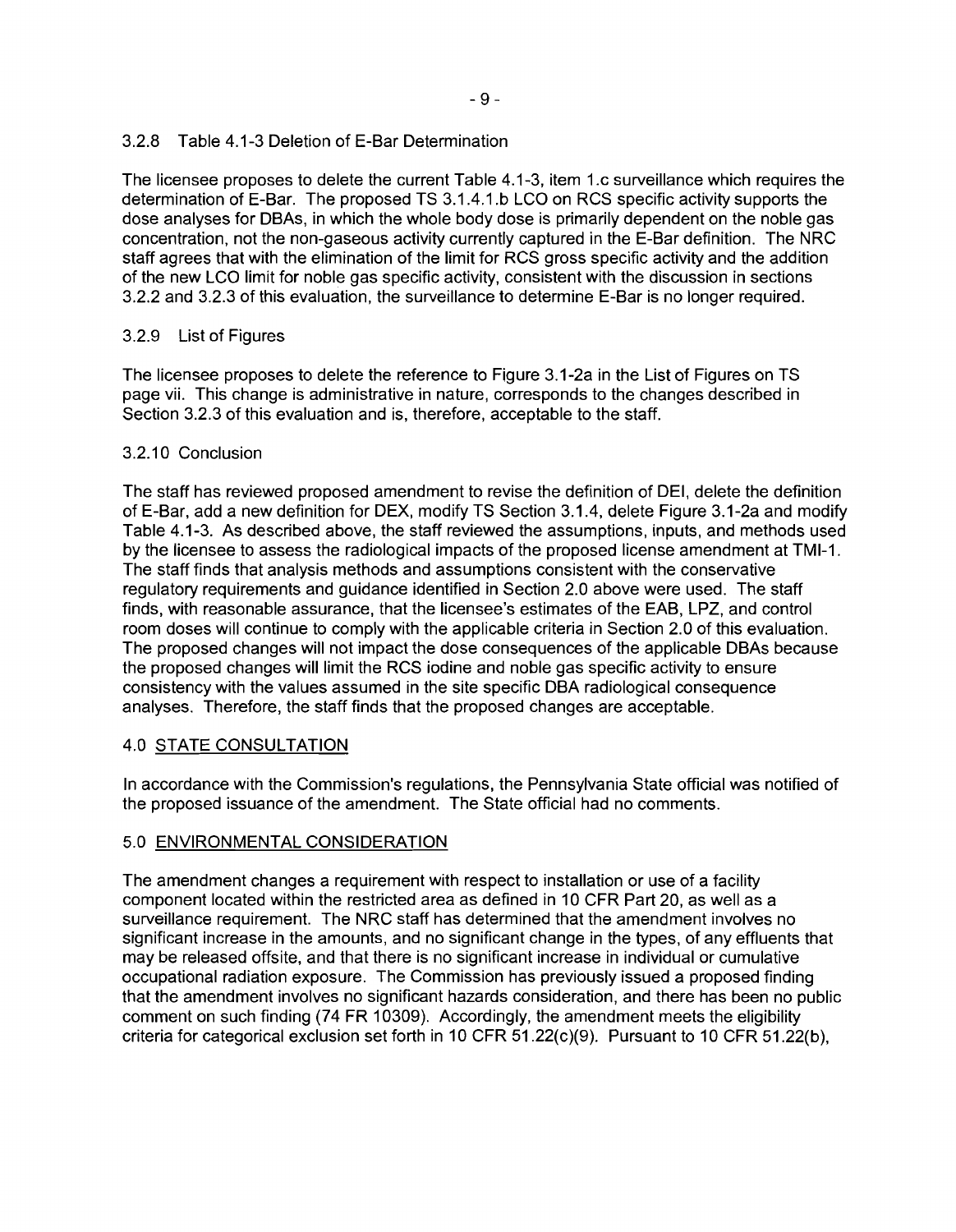no environmental impact statement or environmental assessment need be prepared in connection with the issuance of the amendment.

### 6.0 CONCLUSION

The Commission has concluded, based on the considerations discussed above that (1) there is reasonable assurance that the health and safety of the public will not be endangered by operation in the proposed manner, (2) such activities will be conducted in compliance with the Commission's regulations, and (3) the issuance of the amendment will not be inimical to the common defense and security or to the health and safety of the public.

 $\bar{\mathcal{A}}$ 

Principal Contributors: M. Blumberg P. Bamford

Date: March 11, 2010